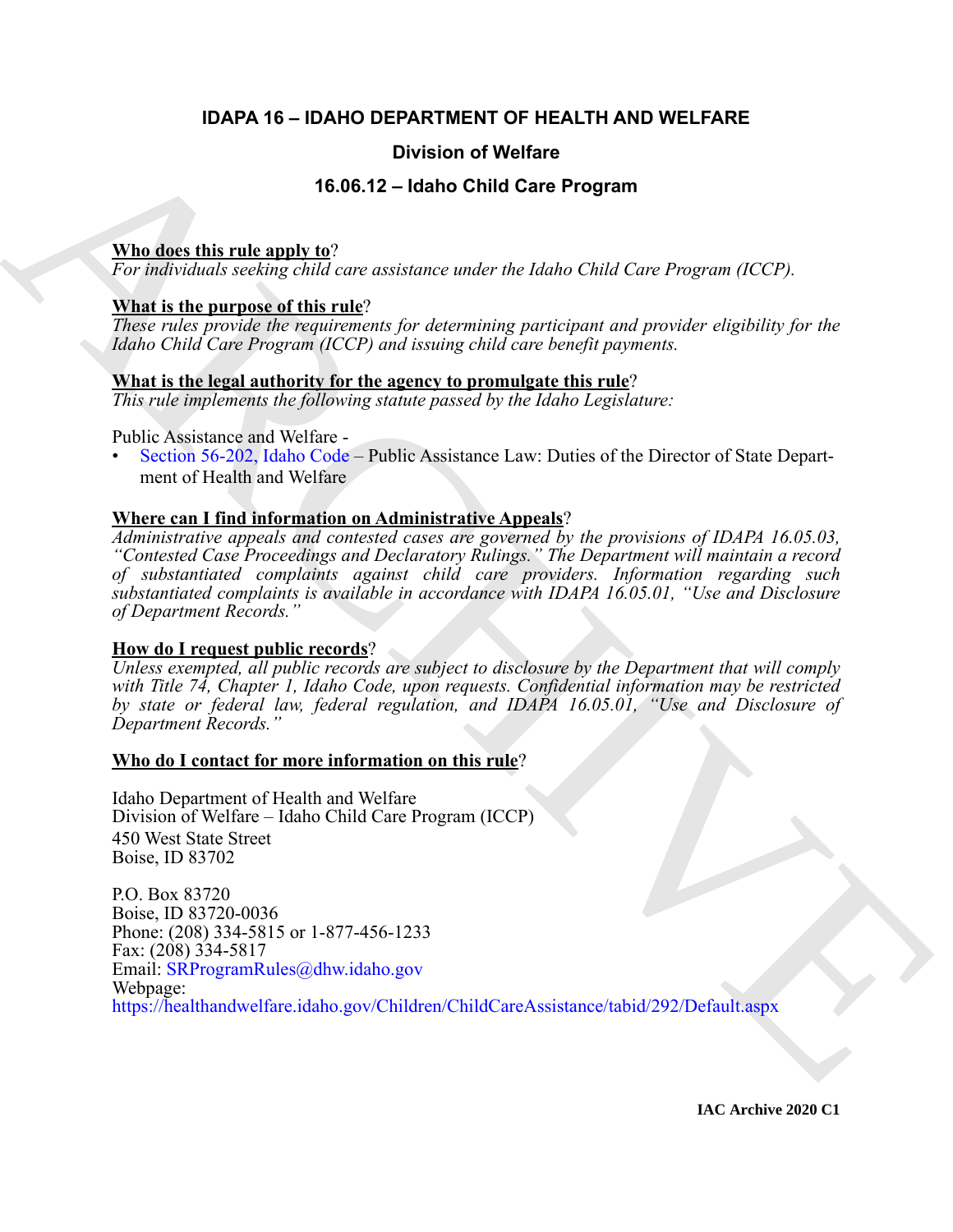# **Table of Contents**

| 16.06.12 - Idaho Child Care Program (ICCP)                                |  |
|---------------------------------------------------------------------------|--|
|                                                                           |  |
|                                                                           |  |
|                                                                           |  |
|                                                                           |  |
|                                                                           |  |
|                                                                           |  |
|                                                                           |  |
|                                                                           |  |
| <b>APPLICATION REQUIREMENTS</b>                                           |  |
|                                                                           |  |
|                                                                           |  |
|                                                                           |  |
| <b>FINANCIAL CRITERIA FOR ICCP ELIGIBILITY</b>                            |  |
|                                                                           |  |
|                                                                           |  |
|                                                                           |  |
|                                                                           |  |
|                                                                           |  |
|                                                                           |  |
|                                                                           |  |
|                                                                           |  |
|                                                                           |  |
| <b>NON-FINANCIAL CRITERIA</b>                                             |  |
|                                                                           |  |
|                                                                           |  |
|                                                                           |  |
| 103. Cooperation In Establishment Of Paternity And Obtaining Support.  11 |  |
|                                                                           |  |
|                                                                           |  |
|                                                                           |  |
|                                                                           |  |
| <b>QUALIFYING ACTIVITIES</b>                                              |  |
|                                                                           |  |
|                                                                           |  |
|                                                                           |  |
|                                                                           |  |
|                                                                           |  |
|                                                                           |  |
|                                                                           |  |
| PAYMENT INFORMATION                                                       |  |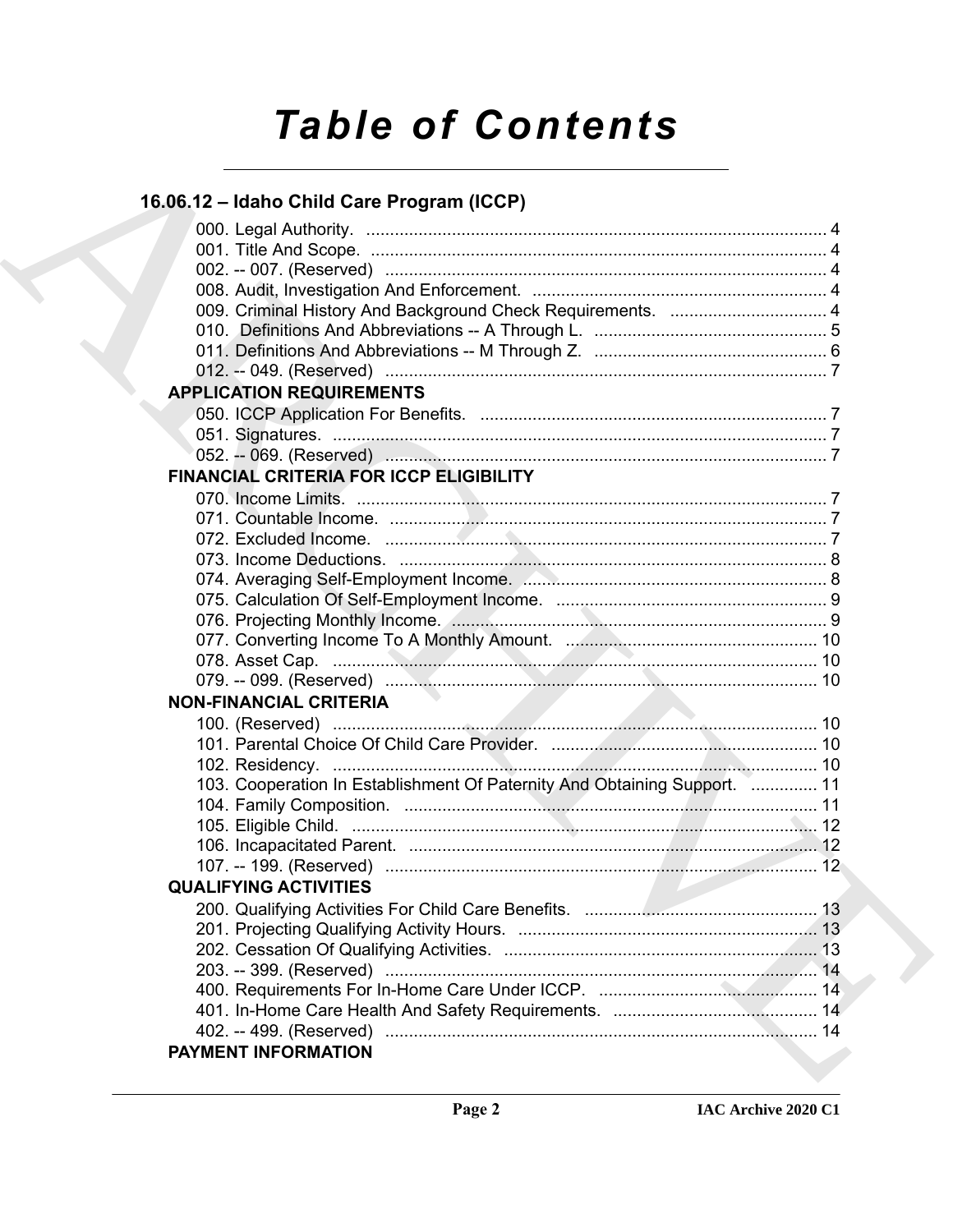### *Table of Contents (cont'd)*

| <b>CHANGE REPORTING REQUIREMENTS FOR THOSE RECEIVING CHILD CARE</b><br><b>BENEFITS</b> |  |
|----------------------------------------------------------------------------------------|--|
|                                                                                        |  |
|                                                                                        |  |
|                                                                                        |  |
|                                                                                        |  |
|                                                                                        |  |
| <b>PAYMENT ADJUSTMENTS AND PENALTIES</b>                                               |  |
|                                                                                        |  |
|                                                                                        |  |
|                                                                                        |  |
|                                                                                        |  |
|                                                                                        |  |
|                                                                                        |  |
|                                                                                        |  |
| <b>ENFORCEMENT REMEDIES</b>                                                            |  |
|                                                                                        |  |
| 751. Refusal To Enter Into An Agreement. Management. 2006. The Communication of 18     |  |
|                                                                                        |  |
|                                                                                        |  |
|                                                                                        |  |
| <b>PROVIDER ELIGIBILITY</b>                                                            |  |
|                                                                                        |  |
|                                                                                        |  |
|                                                                                        |  |
|                                                                                        |  |
|                                                                                        |  |
|                                                                                        |  |
|                                                                                        |  |
| 806. Purview Of Child Protective Act Or Juvenile Justice Reform Act.  21               |  |
|                                                                                        |  |
|                                                                                        |  |
|                                                                                        |  |
|                                                                                        |  |
|                                                                                        |  |
|                                                                                        |  |
|                                                                                        |  |
|                                                                                        |  |
|                                                                                        |  |
|                                                                                        |  |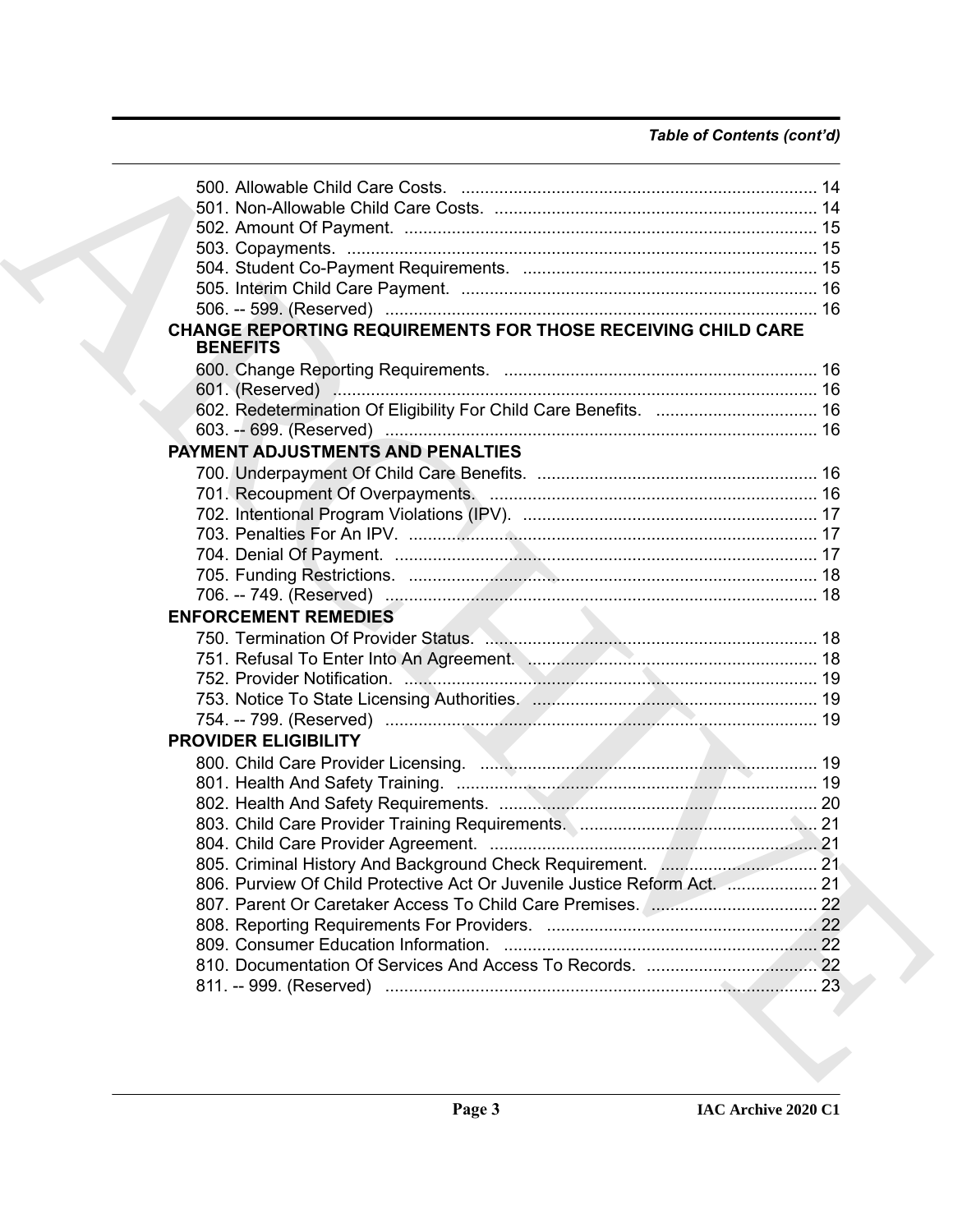#### **16.06.12 – IDAHO CHILD CARE PROGRAM (ICCP)**

#### <span id="page-3-15"></span><span id="page-3-1"></span><span id="page-3-0"></span>**000. LEGAL AUTHORITY.**

Under Section 56-202, Idaho Code, the Director of the Department of Health and Welfare is authorized to promulgate, adopt, and enforce rules for the administration of public assistance programs. (4-2-08)

#### <span id="page-3-2"></span>**001. TITLE AND SCOPE.**

<span id="page-3-16"></span>**01. Title**. These rules are titled IDAPA 16.06.12, "Idaho Child Care Program (ICCP)." (3-20-20)

**02.** Scope. These rules provide the requirements for determining participant and provider eligibility for of Child Care Program (ICCP) and issuing child care benefit payments. (4-2-08) the Idaho Child Care Program (ICCP) and issuing child care benefit payments.

#### <span id="page-3-3"></span>**002. -- 007. (RESERVED)**

#### <span id="page-3-6"></span><span id="page-3-4"></span>**008. AUDIT, INVESTIGATION AND ENFORCEMENT.**

In addition to any actions specified in these rules, the Department may audit, investigate and take enforcement action under the provisions of IDAPA 16.05.07, "Investigation and Enforcement of Fraud, Abuse or Misconduct." (7-1-09)

#### <span id="page-3-7"></span><span id="page-3-5"></span>**009. CRIMINAL HISTORY AND BACKGROUND CHECK REQUIREMENTS.**

<span id="page-3-11"></span>**01. Compliance with Department Criminal History and Background Check**. Criminal history and background checks are required for ICCP providers. Providers who are required to have a criminal history check must comply with IDAPA 16.05.06, "Criminal History and Background Checks." (4-9-09)

**ICCP Provider is Approved**. The ICCP provider must have completed a criminal history and consider, and received a clearance, prior to becoming an ICCP provider. (4-9-09) background check, and received a clearance, prior to becoming an ICCP provider.

<span id="page-3-13"></span><span id="page-3-10"></span>**03. Availability to Work or Provide Service**. (4-9-09)

**a.** Those individuals licensed or certified by the Department are not available to provide services or receive licensure or certification until the criminal history and background check is completed and a clearance issued<br>by the Department. (4-9-09) by the Department.

<span id="page-3-9"></span>**b.** Individuals living in the home who have direct contact with children are allowed contact after the criminal history application and self-disclosure is completed as provided in Section 56-1004A, Idaho Code, except when they have disclosed a disqualifying crime listed in IDAPA 16.05.06, "Criminal History and Background  $\text{Checks."}$  (4-9-09)

Using Social Statistics of the Descent of the Descenter of the Research of Telebra and Velocity is a subsequent of the Descent of the Society of the Society of the Society of the Society of the Society of the Society of t **04. Applicants, Providers, and Other Individuals Subject to Criminal History Check Requirements**. The following applicants, providers, and other individuals listed below must submit evidence to the Department that the following individuals have successfully completed and received a Department criminal history and background check clearance: (3-2-17)

**a.** All child care centers group, family, relative, and in-home providers including owners, operators, and staff, who have direct contact with children; (3-2-17)

**b.** All individuals thirteen (13) years of age or older who have direct contact with children; and  $(3-2-17)$ 

<span id="page-3-14"></span><span id="page-3-12"></span>**c.** All individuals thirteen (13) years of age or older who are regularly on the premises. (3-2-17)

**05. Renewal of Criminal History and Background Check Requirement**. Applicants, providers, employees, volunteers, and individuals thirteen (13) years of age or older who have direct contact with or provide care to children eligible for ICCP benefits must comply with these requirements and receive a clearance as provided in IDAPA 16.05.06, "Criminal History and Background Checks," every five (5) years. (3-2-17)

**06. Criminal History and Background Check at Any Time**. The Department can require a criminal history and background check at any time on any individual providing child care to an ICCP eligible child. (4-9-09)

<span id="page-3-8"></span>**07. Additional Criminal Convictions**. Once an individual has received a criminal history clearance, any additional criminal convictions must be reported by the child care provider to the Department when the provider learns of the conviction. (4-9-09) learns of the conviction.

**Section 000 Page 4**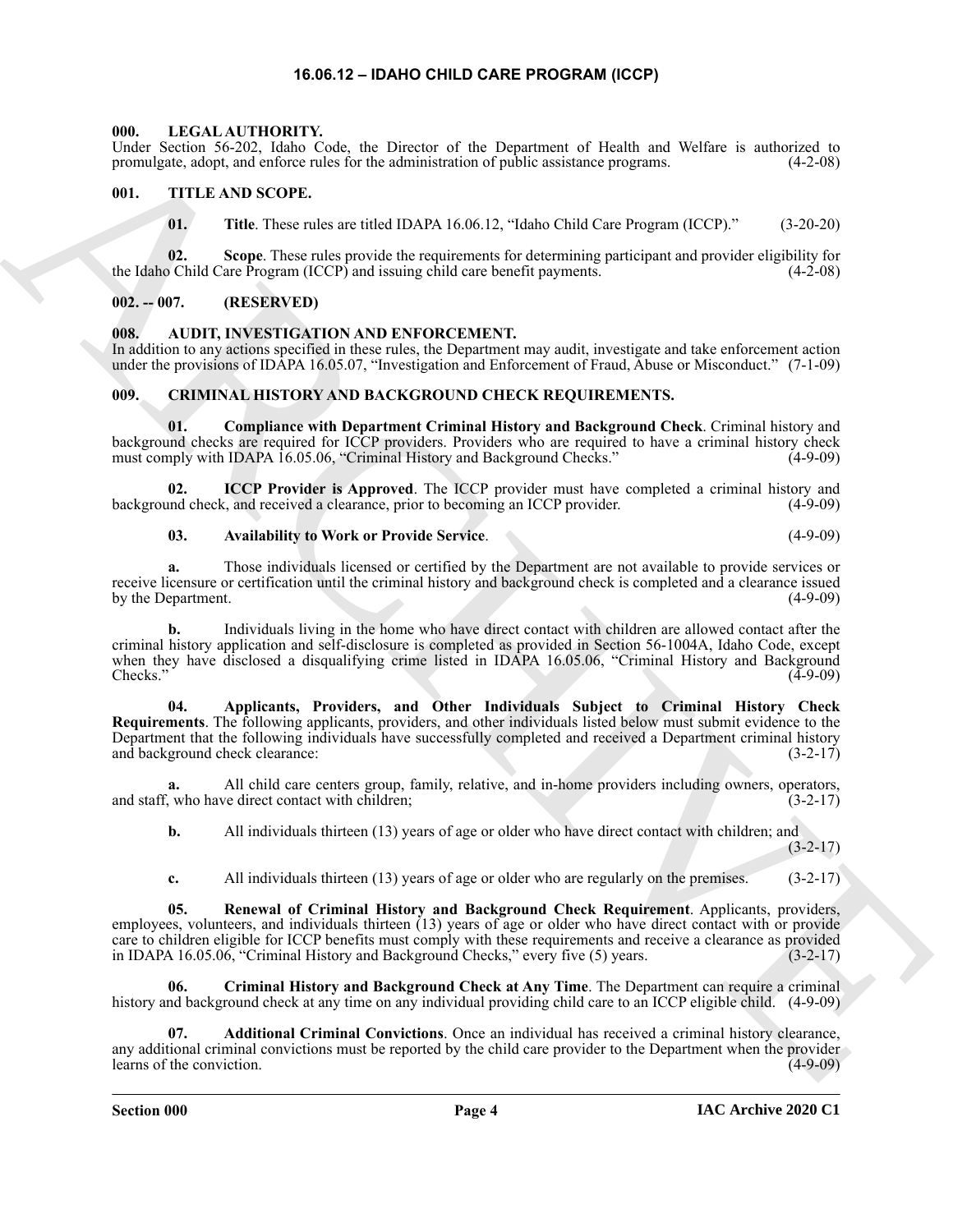#### <span id="page-4-0"></span>**010. DEFINITIONS AND ABBREVIATIONS -- A THROUGH L.**

The following definitions and abbreviations apply to this chapter: (4-2-08)

<span id="page-4-3"></span><span id="page-4-2"></span><span id="page-4-1"></span>**01. AABD**. Aid to the Aged, Blind, and Disabled. (4-2-08)

Geyarinnen of Nearth and Wolfare<br>
10. Burella The March Model (Anti-Barrel Model (Anti-Barrel Model (Anti-Barrel Model (Anti-Barrel Model Model)<br>
11. Schwaring of the low and addressing the statistics change of the statis **02. Abuse or Abusive**. Provider practices that are inconsistent with sound fiscal, business, or child care practices and result in an unnecessary cost to the Idaho Child Care Program, in reimbursement that is not necessary, or that fail to meet professional recognized standards for child care, or result in physical harm, pain, or mental anguish to children. (7-1-09) (7-1-09)

<span id="page-4-4"></span>**03.** Child. Any person under age eighteen (18) who is under the care of a parent, relative, or someone loco parentis. (3-28-18) acting in loco parentis.

<span id="page-4-5"></span>**04.** Child Care. Care, control, supervision, or maintenance of a child provided for compensation by an all, other than a parent, for less than twenty-four (24) hours in a day. (4-2-08) individual, other than a parent, for less than twenty-four  $(24)$  hours in a day.

**05. Claim**. Any request or demand for payment, or document submitted to initiate payment, for items or services provided under the Idaho Child Care Program. (7-1-09)

<span id="page-4-9"></span><span id="page-4-8"></span><span id="page-4-7"></span><span id="page-4-6"></span>**06. Department**. The Idaho Department of Health and Welfare or its designee. (7-1-09)

**07. Earned Income**. Income received by a person as wages, tips, or self-employment income before deductions for taxes or any other purposes. (4-2-08)

**08. Employment**. A job paying wages or salary at federal or state minimum wage, whichever is applicable, including work paid by commission or in-kind compensation. Full or part-time participation in a VISTA or AmeriCorps program is also employment. (4-2-08)

<span id="page-4-10"></span>**09. Foster Care**. The twenty-four (24) hour substitute care of children in the legal custody of the state of Idaho provided in a state licensed foster home by persons who may or may not be related to a child. Foster care is provided in lieu of parental care and is arranged through a private or public agency. (3-2-17)

<span id="page-4-11"></span>**10.** Foster Child. A child in the legal custody of the state of Idaho placed for twenty-four (24) hour e care by a private or public agency. (3-2-17) substitute care by a private or public agency.

<span id="page-4-12"></span>**11. Foster Home**. The private home of an individual or family licensed under the state of Idaho and providing twenty-four (24) hour substitute care to six (6) or fewer children. (3-2-17)

<span id="page-4-13"></span>**12. Fraud or Fraudulent**. An intentional deception or misrepresentation made by a person with knowledge that the deception could result in some unauthorized benefit to himself or some other person. (7-1-09)

<span id="page-4-14"></span>**13.** Good Cause. The conduct of a reasonably prudent person in the same or similar circumstances, herwise defined in these rules. (7-1-99) unless otherwise defined in these rules.

<span id="page-4-15"></span>**14. In Loco Parentis**. Acting "in loco parentis" means a person who acts in place of a parent, assuming care and custody of a child by legal guardianship. (3-28-18)

<span id="page-4-16"></span>**15. Intentional Program Violation (IPV)**. An intentional false or misleading action, omission, or statement made in order to qualify as a provider or recipient in the Idaho Child Care program or to receive program benefits or reimbursement. (7-1-09)

<span id="page-4-17"></span>**16. Job Training and Education Program**. A program designed to provide job training or education. Programs may include high school, junior college, community college, college or university, general equivalency diploma (GED), technical school, and vocational programs. To qualify as a Job Training and Education Program, the program must prepare the trainee for employment. (4-2-08)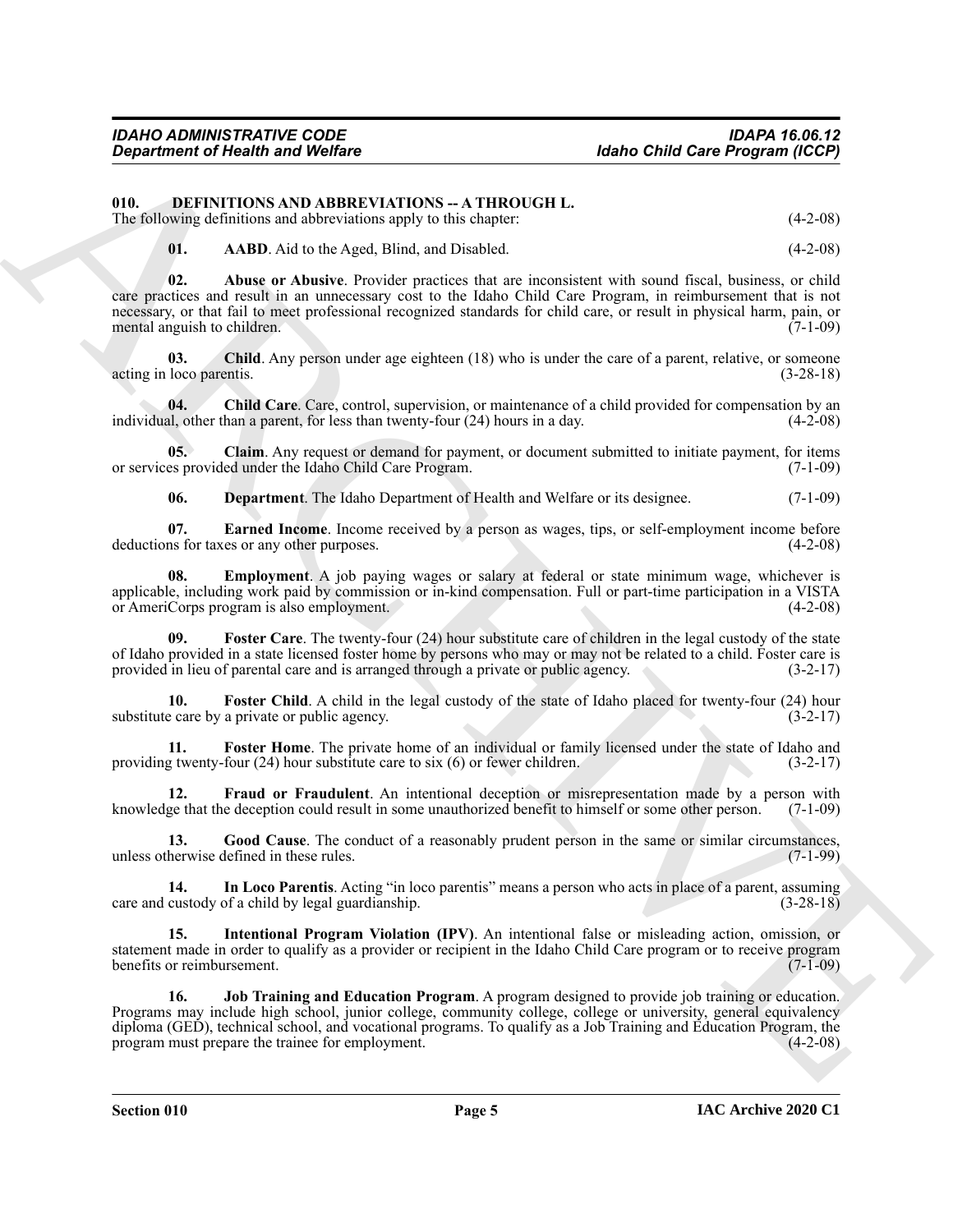<span id="page-5-17"></span><span id="page-5-16"></span><span id="page-5-15"></span>**17.** Infant/Toddler. A child less than forty-eight (48) months of age. (3-2-17)

**18. Incapacitated Parent**. A parent who is determined by a licensed practitioner of the healing arts to be unfit, incapable, or significantly limited in their ability to provide adequate care for their child or ward. (3-2-17)

**Expariment of Health weat Welfare**<br>
12. Interaction of the studies of the studies of the studies of the studies of the studies of the studies of the studies of the studies of the studies of the studies of the studies of **19. Knowingly, Known, or With Knowledge**. With respect to information or an action about which a person has actual knowledge of the information or action; acts in deliberate ignorance of the truth or falsity of the information or the correctness or incorrectness of the action; or acts in reckless disregard of the truth or falsity of the information or the correctness or incorrectness of the action. (7-1-09)

<span id="page-5-18"></span>**20. Legal Guardian**. A court-appointed individual who acts as the primary caretaker of a child or minor. (3-28-18)

<span id="page-5-19"></span>**21. Licensed Practitioner of the Healing Arts**. A licensed physician, physician assistant, nurse practitioner, or clinical nurse specialist. (4-2-08)

<span id="page-5-1"></span><span id="page-5-0"></span>**011. DEFINITIONS AND ABBREVIATIONS -- M THROUGH Z.** The following definitions and abbreviations apply to this chapter of rules: (4-2-08)

**01. Managing Employee**. A general manager, business manager, administrator, director, or other individual who exercises operational or managerial control over, or who directly or indirectly conducts the day-to-day operation of an organization or entity.

<span id="page-5-5"></span><span id="page-5-4"></span><span id="page-5-3"></span><span id="page-5-2"></span>**02. Minor Parent**. A parent under the age of eighteen (18). (4-2-08)

**03. Non-Recurring Lump Sum Income**. Income received by a family in a single payment, not expected to be available to the family again. (7-1-99)

**04. Parent**. A person responsible for a child because of birth, adoption, marriage, legal guardianship, foster care; or a person acting in loco parentis. (3-28-18)

<span id="page-5-6"></span>**05. Preventive Services**. Services needed to reduce or eliminate the need for protective intervention. Preventive services permit families to participate in activities designed to reduce or eliminate the need for out-ofhome placement of a child by the Department. (4-2-08)

**06. Prospective Income**. Income a family expects to receive within a given time. This can be earned or  $(7-1-99)$ unearned income.

<span id="page-5-9"></span><span id="page-5-8"></span><span id="page-5-7"></span>**07. Provider**. An individual, organization, agency, or other entity providing child care. (7-1-99)

**08. Relative Provider**. Grandparent, great-grandparent, aunt, uncle, or adult sibling by blood or current marriage who provides child care. (4-2-08)

<span id="page-5-11"></span><span id="page-5-10"></span>**09.** SSI. Supplemental Security Income. (4-2-08)

**10. Special Needs**. Any child with physical, mental, emotional, behavioral disabilities, or developmental delays identified on an Individual Education Plan (IEP) or an Individualized Family Service Plan (IFSP).  $(4-2-08)$ 

**11. State Median Income (SMI)**. State Median Income Estimates in the Code of Federal Regulations are available on the U.S. Government Publishing Office website at https://www.gpo.gov/fdsys. (3-2-17)

<span id="page-5-14"></span><span id="page-5-13"></span><span id="page-5-12"></span>**12. TAFI**. Temporary Assistance for Families in Idaho. (4-2-08)

**13.** Unearned Income. Unearned income includes retirement, interest child support, and any income from a source other than employment or self-employment. (4-2-08) received from a source other than employment or self-employment.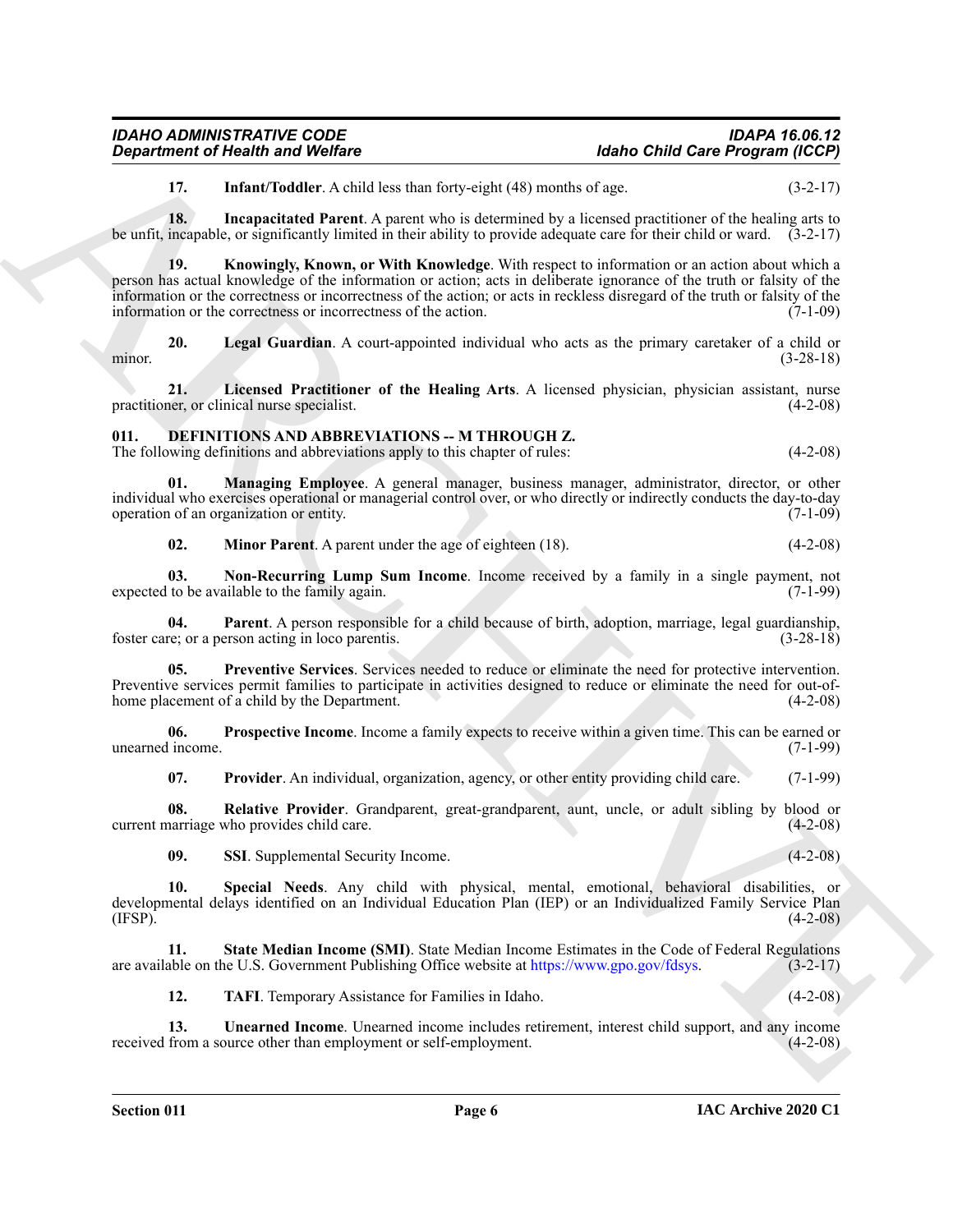<span id="page-6-1"></span><span id="page-6-0"></span>**012. -- 049. (RESERVED)**

#### <span id="page-6-9"></span>**APPLICATION REQUIREMENTS (Sections 050-069)**

#### <span id="page-6-14"></span><span id="page-6-2"></span>**050. ICCP APPLICATION FOR BENEFITS.**

A family applying for child care benefits must submit a completed and signed application to the Department.

 $(5-1-11)$ 

<span id="page-6-15"></span>**01. Application Received**. The Department will date stamp the application on the day the application is received. The applicant has thirty (30) days from the date the application is received by the Department to complete the application process by providing all required verifications.  $(5-1-11)$ 

<span id="page-6-16"></span>**02. New Application Required**. A new application is required if all requested verification is not provided within thirty (30) days from the date the application was received by the Department. The time limit can be extended by the Department for events beyond the Department's control. (5-1-11)

<span id="page-6-17"></span>**03. Notification**. The Department will act on applications for child care benefits within thirty (30) days of receipt. The applicant will be notified in writing of the approval or denial of the application and of the applicant's right to appeal. (5-1-11) (5-1-11)

#### <span id="page-6-22"></span><span id="page-6-3"></span>**051. SIGNATURES.**

Generation of Health was Welfare<br>
(F2. 2-49). (HASEN[V](http://aspe.hhs.gov/poverty)AD)<br>
ATPLICATION REQUIRENTLYS<br>
SATEL ATTON REQUIRENTLYS<br>
SATEL ATTON REQUIRENTLYS<br>
SATEL ATTON PROVIDENT INTO A CONTINUES INTO THE CONTINUES OF THE CONTINUES OF THE CON An individual who is applying for benefits, receiving benefits, or providing additional information as required by this chapter, may do so with the depiction of the individual's name either handwritten, electronic, or recorded telephonically. Such signature serves as intention to execute or adopt the sound, symbol, or process for the purpose of signing the related record. (3-29-12)

#### <span id="page-6-5"></span><span id="page-6-4"></span>**052. -- 069. (RESERVED)**

#### <span id="page-6-13"></span>**FINANCIAL CRITERIA FOR ICCP ELIGIBILITY (Sections 070-099)**

#### <span id="page-6-18"></span><span id="page-6-6"></span>**070. INCOME LIMITS.**

To be eligible for child care assistance, a family's countable income must meet the following guidelines using the published Federal Poverty Guidelines (FPG) available on the U.S. Health and Human Services website at http:// aspe.hhs.gov/poverty. (3-2-17)

<span id="page-6-19"></span>**01. Income at Application**. At the time of application, a family's income cannot exceed one hundred thirty percent (130%) of the Federal Poverty Guidelines (FPG) for a family of the same size. (3-2-17)

<span id="page-6-21"></span>**02. Income During Eligibility Period**. During the eligibility period, when a family's countable income exceeds eighty-five percent (85%) of the State Median Income (SMI) for a family of the same size, the family becomes ineligible for child care assistance. becomes ineligible for child care assistance.

<span id="page-6-20"></span>**03. Income at Time of Redetermination**. At the time of redetermination, if a family's income exceeds one hundred thirty percent (130%) of the Federal Poverty Guidelines (FPG) for a family of the same size, the family may be eligible to receive a graduated phase out of child care assistance. (3-28-18) may be eligible to receive a graduated phase out of child care assistance.

#### <span id="page-6-10"></span><span id="page-6-7"></span>**071. COUNTABLE INCOME.**

All gross earned and unearned income is counted in determining eligibility and the child care benefit amount, unless specifically excluded under Section 072 of these rules. (5-1-11)

#### <span id="page-6-11"></span><span id="page-6-8"></span>**072. EXCLUDED INCOME.**

The following sources of income are not counted as family income. (4-2-08)

<span id="page-6-12"></span>**01.** Earned Income of a Dependent Child. Income earned by a dependent child under age eighteen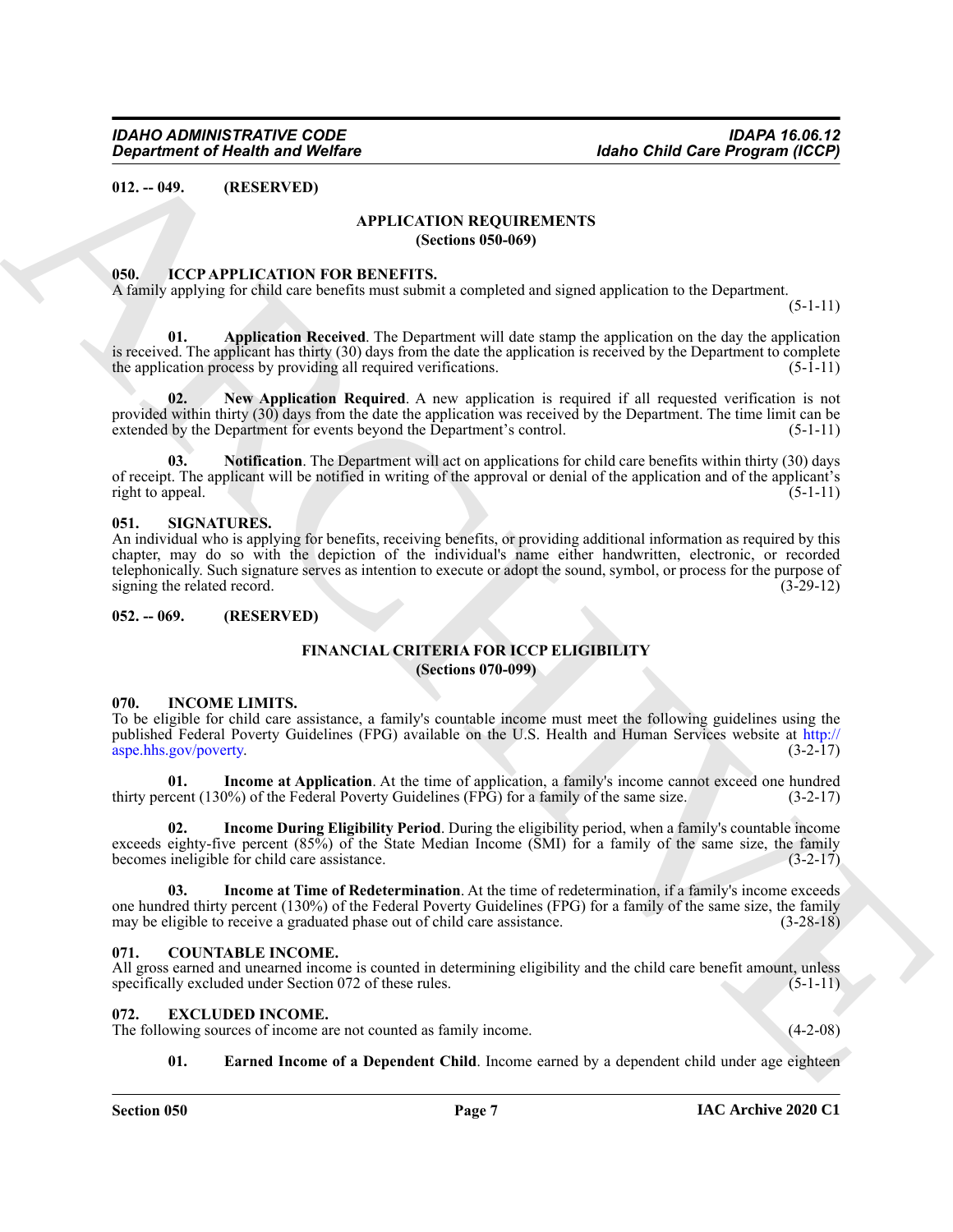(18) is not counted, unless the child is a parent who is seeking or receiving child care benefits. (4-2-08)

<span id="page-7-10"></span>**02.** Income Received for Person Not Residing With the Family. Income received on behalf of a ho is not living in the home. person who is not living in the home.

**03. Educational Funds**. All educational funds including grants, scholarships, an AmeriCorps Education Award, and federal and state work-study income.

<span id="page-7-7"></span><span id="page-7-6"></span>**04.** Assistance. Assistance to meet a specific need from other organizations and agencies. (4-2-08)

<span id="page-7-13"></span>**05. Lump Sum Income**. Non-recurring lump sum income is excluded. (3-28-18)

<span id="page-7-12"></span>**06.** Loans. A loan is money received that is to be repaid. (3-2-17)

- <span id="page-7-15"></span>**07. TAFI and AABD Benefits**. (4-4-13)
- <span id="page-7-8"></span><span id="page-7-5"></span>**08. Foster Care Payments**. (4-4-13)

**09. AmeriCorps/VISTA Volunteers**. Living allowances, wages and stipends paid to AmeriCorps or olunteers under 42 U.C.S. 5044, P.L. 93-113, Title IV, Section 404(g) are excluded as income. (4-2-08) VISTA volunteers under 42 U.C.S. 5044, P.L. 93-113, Title IV, Section  $404(g)$  are excluded as income.

**10. Income Tax Refunds and Earned Income Tax Credits**. Income tax refunds and earned income tax credits are excluded as income.

<span id="page-7-17"></span><span id="page-7-11"></span>**11. Travel Reimbursements**. Reimbursements from employers for work-related travel. (4-2-08)

<span id="page-7-18"></span><span id="page-7-9"></span>**12. Tribal Income**. Income received from a tribe for any purpose other than direct wages. (4-2-08)

**13. Foster Parents' Income**. Income of licensed foster parents is excluded when determining eligibility for a foster child. Income is counted when determining eligibility for the foster parent's own child(ren).  $(4-2-08)$ 

<span id="page-7-16"></span><span id="page-7-4"></span>**14. Adoption Assistance**. Adoption assistance payments are excluded from income. (4-2-08)

Generation of Nearly Worker<br>
(13) and some because the section and be spectral to the section of Nearly Theorem (20)<br>
(13) and the section for Private Resulting With the Resulting With the Section Section (4-2-4)<br>
The sec **15. Temporary Census Income**. All wages paid by the Census Bureau for temporary employment related to U.S. Census activities are excluded for a time period not to exceed six (6) months during the regularly scheduled ten-vear U.S. Census. (4-7-11) scheduled ten-year U.S. Census.

#### <span id="page-7-19"></span><span id="page-7-14"></span>**16. Office of Refugee Resettlement Assistance**. (4-4-13)

#### **17. Workforce Investment Act (WIA) Benefits or Workforce Innovation and Opportunity Act (WIOA) Benefits**. (3-2-17)

#### <span id="page-7-20"></span><span id="page-7-0"></span>**073. INCOME DEDUCTIONS.**

Court-ordered child support payments made by a parent who receives child care benefits are deducted from income when determining eligibility. The actual amount paid and the amount of the legal obligation for child support must be verified.  $(3-2-17)$ 

#### <span id="page-7-2"></span><span id="page-7-1"></span>**074. AVERAGING SELF-EMPLOYMENT INCOME.**

**01. Annual Self-Employment Income**. When self-employment income is considered annual support by the household, the Department averages the self-employment income over a twelve-month (12) period, even if: (5-8-09)

<span id="page-7-3"></span>**a.** The income is received over a shorter period of time than twelve (12) months; and (5-8-09)

**b.** The household receives income from other sources in addition to self-employment. (5-8-09)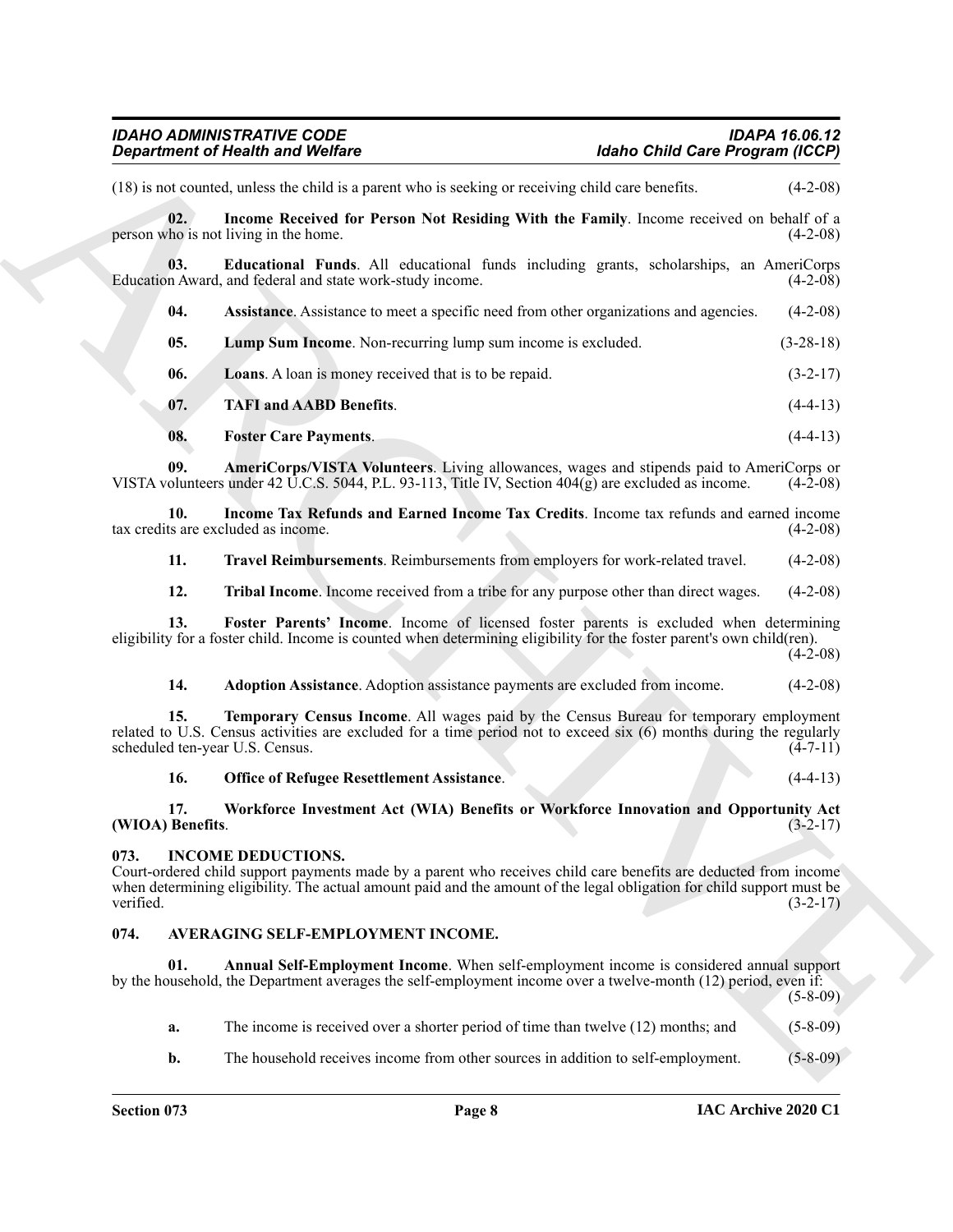#### <span id="page-8-9"></span><span id="page-8-8"></span><span id="page-8-7"></span><span id="page-8-6"></span><span id="page-8-5"></span><span id="page-8-4"></span><span id="page-8-3"></span><span id="page-8-2"></span><span id="page-8-1"></span><span id="page-8-0"></span>**075. CALCULATION OF SELF-EMPLOYMENT INCOME.**

|                                       | <b>Department of Health and Welfare</b>                                                                                                                                                                                                                                                                                                                                                                                                                                                                                                                                                                                                                                                                                                                                                                                        | <b>Idaho Child Care Program (ICCP)</b> |
|---------------------------------------|--------------------------------------------------------------------------------------------------------------------------------------------------------------------------------------------------------------------------------------------------------------------------------------------------------------------------------------------------------------------------------------------------------------------------------------------------------------------------------------------------------------------------------------------------------------------------------------------------------------------------------------------------------------------------------------------------------------------------------------------------------------------------------------------------------------------------------|----------------------------------------|
| 02.                                   | Seasonal Self-Employment Income. A seasonally self-employed individual receives income from<br>self-employment during part of the year. When self-employment income is considered seasonal, the Department<br>averages self-employment income for only the part of the year the income is intended to cover.                                                                                                                                                                                                                                                                                                                                                                                                                                                                                                                   | $(5-8-09)$                             |
| 075.                                  | CALCULATION OF SELF-EMPLOYMENT INCOME.<br>The Department calculates self-employment income by adding monthly income to capital gains and subtracting a<br>deduction for expenses as determined in Subsection 075.03 of this rule.                                                                                                                                                                                                                                                                                                                                                                                                                                                                                                                                                                                              | $(3-2-17)$                             |
| 01.                                   | How Monthly Income is Determined. If no income fluctuations are expected, the average<br>monthly income amount is projected for the certification period. If past income does not reflect expected future<br>income, a proportionate adjustment is made to the expected monthly income.                                                                                                                                                                                                                                                                                                                                                                                                                                                                                                                                        | $(5-8-09)$                             |
| 02.<br>income.                        | Capital Gains Income. Capital gains include profit from the sale or transfer of capital assets used<br>in self-employment. The Department calculates capital gains using the federal income tax method. If the household<br>expects to receive any capital gains income from self-employment assets during the certification period, this amount<br>is added to the monthly income as determined in Subsection 075.01 of this rule to determine the gross monthly                                                                                                                                                                                                                                                                                                                                                              | $(3-2-17)$                             |
| 03.                                   | Self-Employment Expense Deduction. The Department uses the standard self-employment<br>deduction in Subsection 075.03.a. of this rule, unless the applicant claims that their actual allowable expenses exceed<br>the standard deduction and provides proof of the expenses described in Subsection 075.03.b. of this rule.                                                                                                                                                                                                                                                                                                                                                                                                                                                                                                    | $(3-2-17)$                             |
| a.                                    | The self-employment standard deduction is determined by subtracting fifty percent (50%) of the<br>gross monthly self-employment income as determined in Subsections 075.01 and 075.02 of this rule; or                                                                                                                                                                                                                                                                                                                                                                                                                                                                                                                                                                                                                         | $(3-2-17)$                             |
| b.                                    | The self-employment actual expense deduction is determined by subtracting the actual allowable<br>expenses from the gross monthly self-employment income. The following items are not allowable expenses and may<br>not be subtracted from the gross monthly self-employment income:                                                                                                                                                                                                                                                                                                                                                                                                                                                                                                                                           | $(5-8-09)$                             |
| i.                                    | Net losses from previous tax years;                                                                                                                                                                                                                                                                                                                                                                                                                                                                                                                                                                                                                                                                                                                                                                                            | $(5-8-09)$                             |
| ii.                                   | Federal, state, and local income taxes;                                                                                                                                                                                                                                                                                                                                                                                                                                                                                                                                                                                                                                                                                                                                                                                        | $(5-8-09)$                             |
| iii.                                  | Money set aside for retirement;                                                                                                                                                                                                                                                                                                                                                                                                                                                                                                                                                                                                                                                                                                                                                                                                | $(5-8-09)$                             |
| iv.                                   | Work-related personal expenses such as transportation to and from work; and                                                                                                                                                                                                                                                                                                                                                                                                                                                                                                                                                                                                                                                                                                                                                    | $(5-8-09)$                             |
| V.                                    | Depreciation.                                                                                                                                                                                                                                                                                                                                                                                                                                                                                                                                                                                                                                                                                                                                                                                                                  | $(5 - 8 - 09)$                         |
| 076.                                  | PROJECTING MONTHLY INCOME.<br>Income is projected for each month. Past income may be used to project future income. Changes expected during the<br>certification period will be considered. Criteria for projecting monthly income is listed below: (5-1-11)                                                                                                                                                                                                                                                                                                                                                                                                                                                                                                                                                                   |                                        |
| 01.<br>days to project future income. | <b>Income Already Received.</b> Count income already received by the household during the month. If<br>the actual amount of income from any pay period is known, use the actual pay period amounts to determine the total<br>month's income. Convert the actual income to a monthly amount if a full month's income has been received or is<br>expected to be received. If no changes are expected, use the known actual pay period amounts for the past thirty (30)                                                                                                                                                                                                                                                                                                                                                           | $(5-1-11)$                             |
| 02.                                   | Anticipated Income. Count income the household and the Department believe the household will<br>get during the remainder of the certification period. If the income has not changed and no changes are anticipated, use<br>the income received in the past thirty (30) days as one indicator of anticipated income. If changes in income have<br>occurred or are anticipated, past income cannot be used as an indicator of anticipated income. If income changes and<br>income received in the past thirty (30) days does not reflect anticipated income, the Department can use the<br>household income received over a longer period to anticipate income. If income changes seasonally, the Department<br>can use the household income from the last season, comparable to the certification period, to anticipate income. | $(5-1-11)$                             |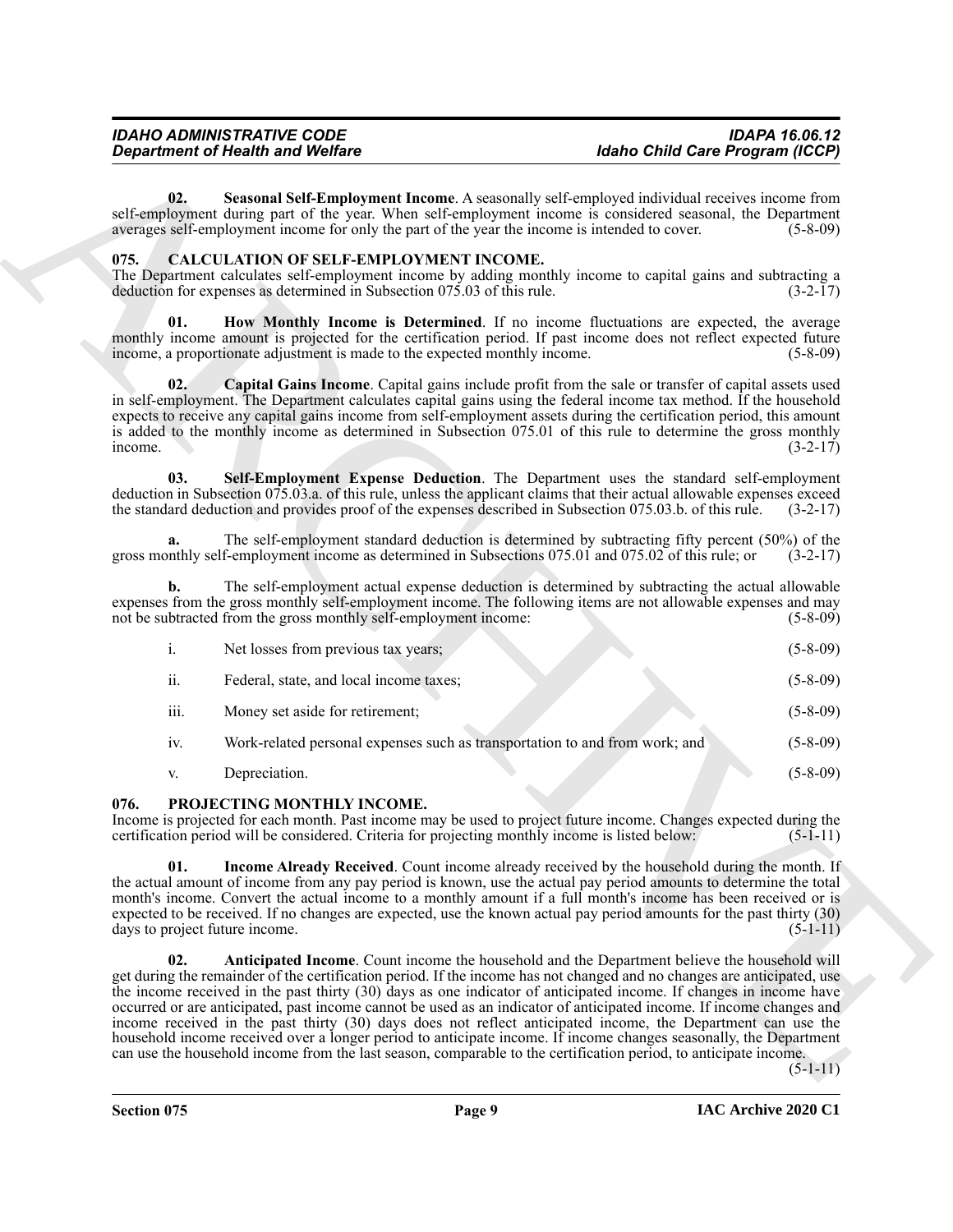#### <span id="page-9-12"></span><span id="page-9-9"></span><span id="page-9-8"></span><span id="page-9-0"></span>**077. CONVERTING INCOME TO A MONTHLY AMOUNT.**

#### <span id="page-9-11"></span><span id="page-9-10"></span><span id="page-9-7"></span><span id="page-9-1"></span>**078. ASSET CAP.**

#### <span id="page-9-3"></span><span id="page-9-2"></span>**079. -- 099. (RESERVED)**

#### <span id="page-9-13"></span>**NON-FINANCIAL CRITERIA (Sections 100-199)**

#### <span id="page-9-4"></span>**100. (RESERVED)**

#### <span id="page-9-20"></span><span id="page-9-19"></span><span id="page-9-18"></span><span id="page-9-17"></span><span id="page-9-16"></span><span id="page-9-15"></span><span id="page-9-14"></span><span id="page-9-6"></span><span id="page-9-5"></span>**101. PARENTAL CHOICE OF CHILD CARE PROVIDER.**

|                              | <b>Department of Health and Welfare</b>                                                                                                                                                                                                                         | <b>Idaho Child Care Program (ICCP)</b> |             |  |
|------------------------------|-----------------------------------------------------------------------------------------------------------------------------------------------------------------------------------------------------------------------------------------------------------------|----------------------------------------|-------------|--|
| a.                           | Full Month's Income. If income will be received for all regular pay dates in the month, it is<br>considered a full month of income.                                                                                                                             |                                        | $(5-1-11)$  |  |
| b.                           | If income will not be received for all regular pay dates in the month, it is not considered a full<br>month of income and it is not converted.                                                                                                                  |                                        | $(5-1-11)$  |  |
|                              | Income Paid on Salary. Income received on salary, rather than an hourly wage, is counted at the<br>expected monthly salary rate.                                                                                                                                |                                        | $(5-1-11)$  |  |
| to a monthly amount.         | Income Paid at Hourly Rate. Compute anticipated income paid on an hourly basis by multiplying<br>the hourly pay by the expected number of hours the client will work in the pay period. Convert the pay period amount                                           |                                        | $(5-1-11)$  |  |
|                              | Fluctuating Income. When income fluctuates each pay period and the rate of pay remains the same,<br>average the income from the past thirty (30) days to determine the average pay period amount. Convert the average<br>pay period amount to a monthly amount. |                                        | $(5-1-11)$  |  |
| 077.                         | <b>CONVERTING INCOME TO A MONTHLY AMOUNT.</b><br>If a full month's income is expected, but is received on other than a monthly basis, convert the income to a monthly<br>amount using one of the formulas below:                                                |                                        | $(5-1-11)$  |  |
| 01.                          | Weekly Amount. Multiply weekly amounts by four point three (4.3).                                                                                                                                                                                               |                                        | $(5-1-11)$  |  |
| 02.                          | Bi-Weekly Amount. Multiply bi-weekly amounts by two point one five (2.15).                                                                                                                                                                                      |                                        | $(5-1-11)$  |  |
| 03.                          | <b>Semi-Monthly Amount.</b> Multiply semi-monthly amounts by two (2).                                                                                                                                                                                           |                                        | $(5-1-11)$  |  |
| 04.<br>certification period. | Monthly Amount. Use the exact monthly income if it is expected for each month of the                                                                                                                                                                            |                                        | $(3-28-18)$ |  |
| 078.                         | <b>ASSET CAP.</b><br>A family must not be in possession of assets exceeding one million dollars (\$1,000,000).                                                                                                                                                  |                                        | $(3-2-17)$  |  |
| $079. - 099.$                | (RESERVED)                                                                                                                                                                                                                                                      |                                        |             |  |
|                              | <b>NON-FINANCIAL CRITERIA</b><br><b>(Sections 100-199)</b>                                                                                                                                                                                                      |                                        |             |  |
| 100.                         | (RESERVED)                                                                                                                                                                                                                                                      |                                        |             |  |
| 101.                         | PARENTAL CHOICE OF CHILD CARE PROVIDER.<br>Eligible parents may choose among the following types of child care providers available under ICCP:                                                                                                                  |                                        | $(4-2-08)$  |  |
| 01.                          | Child Care Center. A child care center cares for thirteen (13) or more children.                                                                                                                                                                                |                                        | $(4-2-08)$  |  |
| 02.                          | Group Child Care. Group child care is for seven (7) to twelve (12) children.                                                                                                                                                                                    |                                        | $(4-2-08)$  |  |
| 03.                          | Family Child Care. Family child care is for six (6) or fewer children.                                                                                                                                                                                          |                                        | $(4-2-08)$  |  |
| 04.                          | <b>Relative Child Care.</b> Relative child care is for six (6) or fewer related children.                                                                                                                                                                       |                                        | $(4-2-08)$  |  |
| 05.                          | In-Home Child Care. In-home child care is provided by a relative or non-relative in the home of<br>the child. Eligibility for in-home child care is determined in accordance with Section 400 of these rules.                                                   |                                        | $(4-2-08)$  |  |
| 102.                         | <b>RESIDENCY.</b><br>The family must live in the state of Idaho, and have no immediate intention of leaving.                                                                                                                                                    |                                        | $(4-2-08)$  |  |
|                              |                                                                                                                                                                                                                                                                 |                                        |             |  |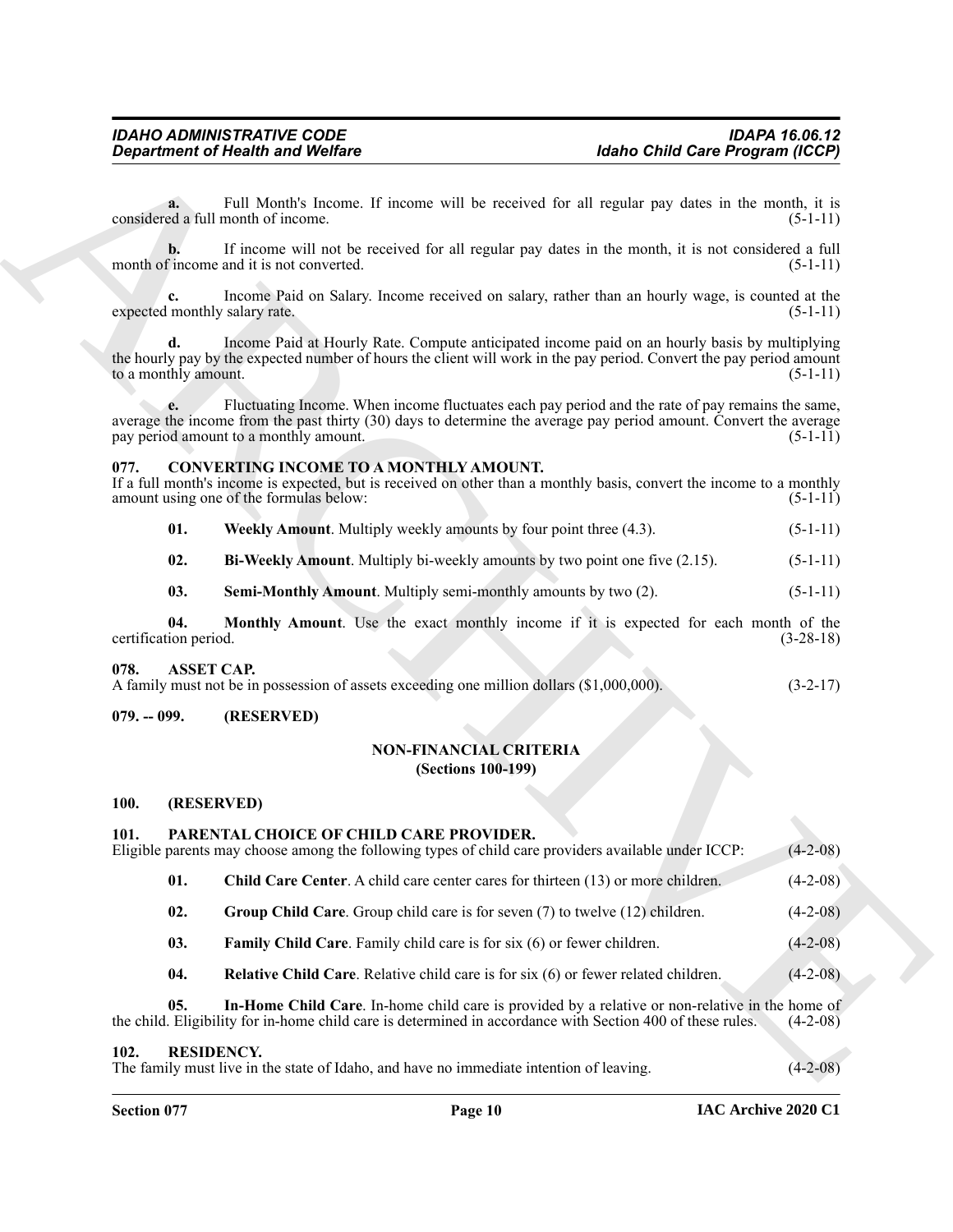#### <span id="page-10-2"></span><span id="page-10-0"></span>**103. COOPERATION IN ESTABLISHMENT OF PATERNITY AND OBTAINING SUPPORT.**

A natural or adoptive parent, or other individual who lives with and exercises parental control over a minor child who has an absent parent, must cooperate in establishing paternity for the child and obtaining child support. (3-28-18)

<span id="page-10-6"></span>**01. Providing All Information**. "Cooperation" includes providing all information to identify and e non-custodial parent, unless good cause for non-cooperation exists. (3-28-18) locate the non-custodial parent, unless good cause for non-cooperation exists.

Geographical de Neumann Moleho Child Care Fragment (CCP)<br>
10. CoOPERATIVENT OF PATERNITY OF TATERNITY OF TATE CAR (10) CONTERN (20) COOPERATIVENT AND COOPERATIVE SUPPORT COOPERATIVES SUPPORT COOPERATIVES SUPPORT COOPERATI **02. Established Case for Custodial Parent**. After Child Support Services (CCS) has established a case for a custodial parent, all child support payments must be sent directly to CSS. If the custodial parent receives child support directly from the non-custodial parent, the custodial parent must forward the payment to CSS for receipting. (3-26-08)

#### <span id="page-10-5"></span><span id="page-10-3"></span>**03. Failure to Cooperate**. (3-26-08)

**a.** Failure to cooperate includes failure to complete the non-custodial or alleged parent information or filiation affidavit as requested, failure to sign the limited power of attorney, or evidence of failure to cooperate provided by Child Support Services (CSS). (3-2-17)

**b.** When a parent or individual fails to cooperate in establishing paternity and obtaining support, the family is not eligible to participate in the Idaho Child Care Program. (3-26-08)

**04. Exemptions From Cooperation Requirement**. The parent or individual will not be required to provide information about the non-custodial or alleged parent or otherwise cooperate in establishing paternity or obtaining support if good cause for not cooperating exists. Good cause for failure to cooperate must be provided.

(3-26-08)

- <span id="page-10-4"></span>**a.** Good cause for failure to cooperate in obtaining support is: (3-26-08)
- i. Proof the child was conceived as a result of incest or forcible rape; (3-26-08)

ii. Proof the non-custodial parent may inflict physical or emotional harm to the children, the custodial parent or individual exercising parental control. This must be supported by medical evidence, police reports, or as a last resort, an affidavit from a knowledgeable source; and (3-26-08)

iii. Substantial and credible proof is provided indicating the custodial parent cannot provide the minimum information regarding the non-custodial parent.

**b.** A parent or individual claiming good cause for failure to cooperate must submit a notarized statement to the Department identifying the child for whom the exemption is claimed. The statement must list the reasons for the good cause claim. (3-26-08)

**c.** The cooperation requirement will be waived if good cause exists. No further action will be taken to establish paternity or obtain support. If good cause does not exist the parent will be notified that they are not eligible to receive Idaho Child Care program benefits, until child support cooperation as been obtained. (3-26-08)

#### <span id="page-10-7"></span><span id="page-10-1"></span>**104. FAMILY COMPOSITION.**

A family is a group of individuals living in a common residence, whose combined income is considered in determining eligibility and the child care benefit amount. No individual may be considered a member of more than one (1) family in the same month. The following individuals are included in determining the family composition:

 $(4-2-08)$ 

<span id="page-10-8"></span>**01. Married Parents**. Married parents living together in a common residence, includes biological, adoptive, step-parent, guardian, and foster parent. (3-28-18)

<span id="page-10-9"></span>**02. Unmarried Parents**. Unmarried parents who live in the same home and who have a child in common living with them. (4-2-08)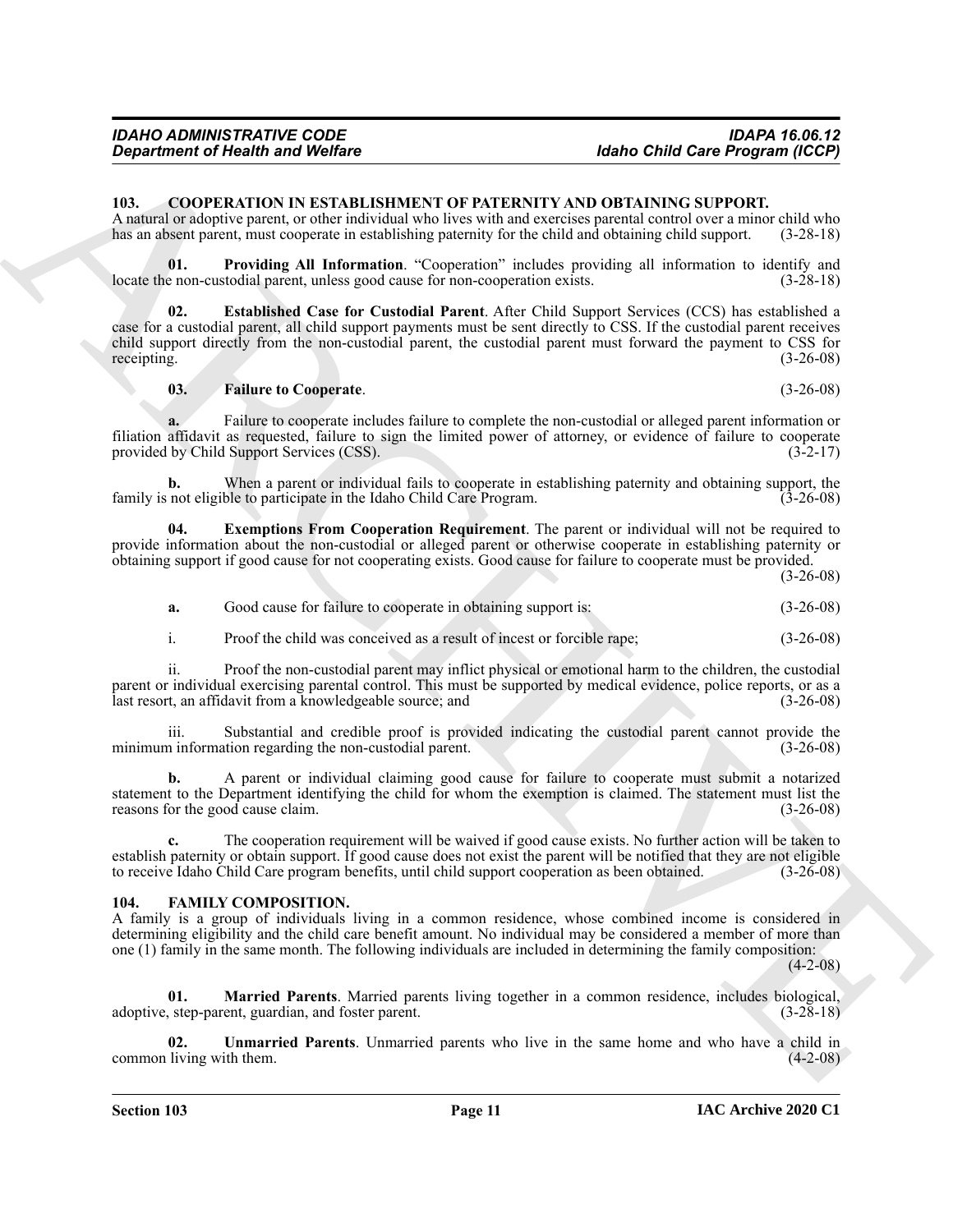<span id="page-11-9"></span>**03. Dependents**. Individuals who are dependents of a parent, guardian, or caretaker relative and living in the home at the primary residence. (3-28-18)

<span id="page-11-11"></span>**04. Minor Parent**. A minor parent and child are considered a separate family when they apply for child care benefits, even if they live with other relatives. (4-2-08)

<span id="page-11-10"></span>**05. Individual Acting In Loco Parentis**. An individual acting in loco parentis who is eligible to apply for child care benefits, and the child's natural or adoptive parents are not living in the home. (3-2-17)

<span id="page-11-8"></span>**06. Citizenship or Alien Status Requirement**. Family members who are not citizens or living lawfully in the United States will not be counted in the family size. The income of those non-counted family members will be counted when determining the household's income according to Sections 070 through 099 of these rules.

 $(3-2-17)$ 

#### <span id="page-11-3"></span><span id="page-11-0"></span>**105. ELIGIBLE CHILD.**

A family can only receive child care benefits for eligible children. A child is eligible for child care benefits under the following conditions: (4-2-08)

**01. Immunizations Requirements**. A child must be immunized in accordance with IDAPA 16.02.11, "Immunization Requirements for Licensed Daycare Facility Attendees." Child care benefits can continue during a reasonable period necessary for the child to be immunized. Parents must provide evidence that the child has been<br>immunized unless the child is attending school. (4-2-08) immunized unless the child is attending school.

<span id="page-11-7"></span><span id="page-11-6"></span>

| 02. |  |  |  | Citizenship or Alien Status Requirement. A child must be one (1) of the following: | $(4-2-08)$ |
|-----|--|--|--|------------------------------------------------------------------------------------|------------|
|-----|--|--|--|------------------------------------------------------------------------------------|------------|

| a. | A citizen: |  |  | $(4-2-08)$ |
|----|------------|--|--|------------|
|    |            |  |  |            |

<span id="page-11-5"></span>**b.** Living lawfully in the United States. (4-2-08)

**03. Child's Age Requirement**. A child must be under thirteen (13) years of age to be eligible for child care benefits, unless they meet one (1) or more of the following criteria: (3-2-17)

**a.** A child is eligible for child care benefits until the month of their nineteenth birthday if they are physically or mentally incapable of self-care, as verified by a licensed mental health professional or licensed practitioner of the healing arts. (3-2-17)

<span id="page-11-4"></span>**b.** A child may be eligible for child care benefits until the month of their nineteenth birthday if a court order, probation order, child protection, or mental health case plan requires constant supervision. (3-2-17)

*General means of Health wast Welfare*<br> **Alsho Child Care Proposition**<br> **ARCHIVE CONDITION**<br> **ARCHIVE CONDITION**<br> **ARCHIVE CONDITION**<br> **ARCHIVE CONDITION**<br> **ARCHIP CONDITION**<br> **ARCHIP CONDITION**<br> **ARCHIP CONDITION**<br> **AR 04. Child Custody**. A child may move from one (1) parent's home to the other parent's home on a regular basis. The child may be a member of either household, but not both households. If the parents cannot agree on the child's household for the child care benefit, the child is included in the household with primary custody. Primary custody is determined by where the child is expected to spend fifty-one percent (51%) or more of the nights during a benefit period. When only one (1) parent applies for ICCP benefits, the child may be included in that parent's household even though they do not have primary physical custody of the child.

#### <span id="page-11-12"></span><span id="page-11-1"></span>**106. INCAPACITATED PARENT.**

An incapacitated parent, unable to adequately care for the children in a two (2) parent family, is not required to have any qualifying activities as listed under Section 200 of these rules, as long as the other parent is participating in qualifying activities. A single parent family in which the parent is incapacitated is not eligible for ICCP. A parent with a disability does not automatically qualify as an incapacitated parent. (4-2-08)

#### <span id="page-11-2"></span>**107. -- 199. (RESERVED)**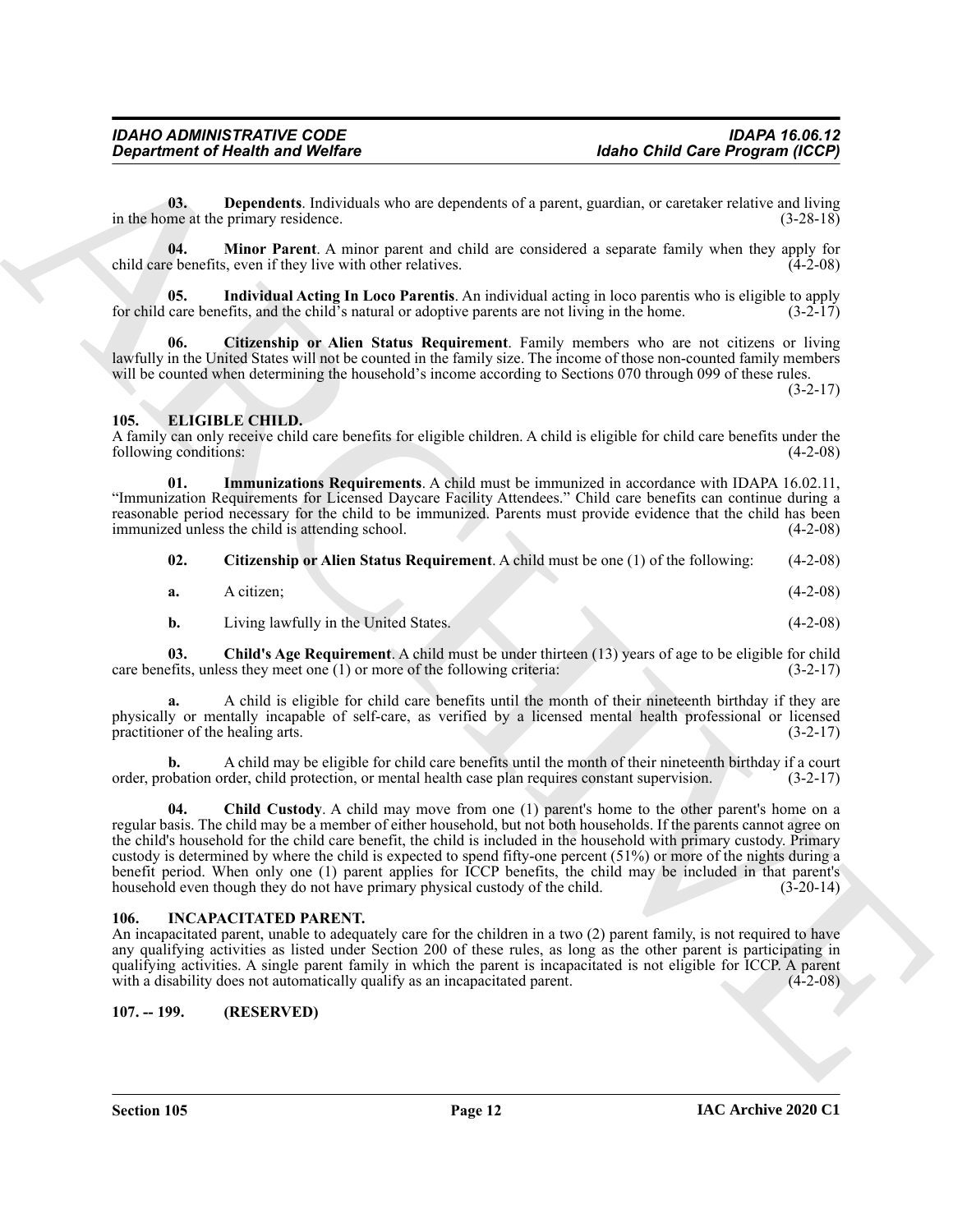#### <span id="page-12-6"></span>**QUALIFYING ACTIVITIES (Sections 200-299)**

#### <span id="page-12-7"></span><span id="page-12-1"></span><span id="page-12-0"></span>**200. OUALIFYING ACTIVITIES FOR CHILD CARE BENEFITS.**

To be eligible for child care benefits, each parent included in the household must need child care because they are engaged in one (1) of the qualifying activities listed in Subsections 200.01 through 200.05 of this rule. engaged in one  $(1)$  of the qualifying activities listed in Subsections 200.01 through 200.05 of this rule.

<span id="page-12-11"></span><span id="page-12-8"></span>**01. Employment**. The parent is currently employed. (4-2-08)

**02. Self-Employment**. The parent is currently self-employed in a business that is a sole proprietorship. A sole proprietorship is a business owned by one (1) person. Restrictions apply for self-employment as follows:

(5-8-09)

**a.** For the first twelve (12) months of self-employment benefits, actual activity hours are used. (3-2-17)

**b.** At month thirteen (13), the number of activity hours will be limited. To calculate the activity hours, the net monthly self-employment income is divided by the current federal minimum wage. The qualifying activity hours are the lesser of the calculated activity hours or actual activity hours. (3-28-18)

**03. Training or Education**. The parent is attending an accredited education or training program. The following restrictions apply to training or education activities: (4-2-08)

<span id="page-12-12"></span>**a.** On-line classes cannot be counted as a qualifying activity for child care.  $(4-2-08)$ 

**b.** Persons who are attending post-baccalaureate classes with no other qualifying activity, do not qualify for child care benefits.  $(3-2-17)$ 

**c.** More than forty-eight (48) months of post-secondary education has been used as a qualifying activity.  $(3-2-17)$ 

<span id="page-12-10"></span>**04. Preventive Services**. The parent is receiving preventive services as defined in Section 011 of these rules. The Department will verify the continued need for preventive services at least every three (3) months. (4-2-08)

<span id="page-12-9"></span>**05. Personal Responsibility Contract (PRC) or Other Negotiated Agreement**. The parent is completing Personal Responsibility Contract (PRC) or other self-sufficiency activities negotiated between the Department and the parent. (4-4-13)

#### <span id="page-12-5"></span><span id="page-12-2"></span>**201. PROJECTING QUALIFYING ACTIVITY HOURS.**

**Exparament of Nearth wave WebEns (Section 2008)**<br>
ARCHIVITES<br>
The GRAHEM VICE CETVITES (OCCULTIVING ACTIVITES)<br>
THE GRAHEM VICE CETVITES SONCCULTIES (OCCULTIVING ACTIVITES)<br>
The signal distribution is a matter of the sig **01. Activity Hours**. Activity hours are projected for each month to determine if payment is made on a full-time or part-time basis. Past activity hours may be used to project future activity hours if the employer and number of hours worked are the same and are expected to remain the same throughout the certification period. Hours for each qualifying activity must be projected individually and converted to a monthly amount. (4-4-13)

**01.** Weekly Hours. Multiply weekly amounts by four point three (4.3). (5-1-11)

- **02. Bi-weekly Hours**. Multiplying bi-weekly amounts by two point one five (2.15). (5-1-11)
- **03.** Semi-Monthly Hours. Multiplying semi-monthly amounts by two (2). (5-1-11)

**04. Monthly Hours**. Use the exact monthly hours if it is expected for each month of the certification period.  $(5-1-11)$ 

#### <span id="page-12-4"></span><span id="page-12-3"></span>**202. CESSATION OF QUALIFYING ACTIVITIES.**

An eligible family who loses or ceases its qualifying activity, may continue to receive assistance for up to three (3) months to engage in a job search and resume work, or resume attendance at a job training or educational program.  $(3-2-17)$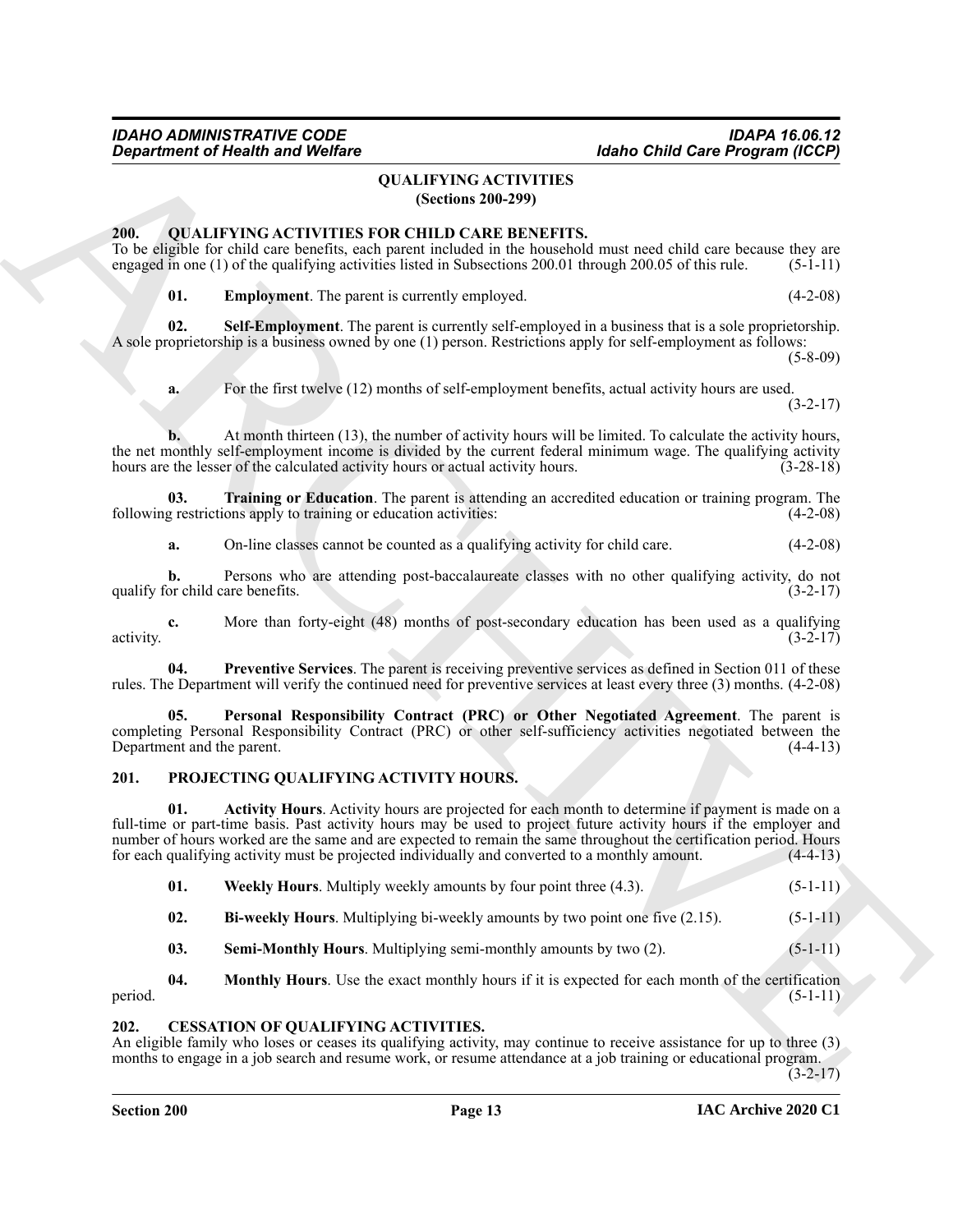#### <span id="page-13-0"></span>**203. -- 399. (RESERVED)**

#### <span id="page-13-15"></span><span id="page-13-1"></span>**400. REQUIREMENTS FOR IN-HOME CARE UNDER ICCP.**

Parents must contact the Department to request approval of in-home child care. Only parents who have qualified activities outside their home will be considered for in-home care approval. The Department limits the approval of all in-home child care under ICCP to the following circumstances:

<span id="page-13-17"></span>**01. Three or More Children in the Home**. There are three (3) or more ICCP eligible children in the home who are not in school at any time during the day and require child care.  $(5-1-11)$ 

<span id="page-13-16"></span>**Fewer Than Three Children in the Home**. If there are fewer than three (3) children in the home who are eligible for ICCP and require child care, in-home care will be approved by the Department only when one (1) of the following special circumstances are met: (4-2-08)

**a.** Parents' qualifying activity occurs during times when out-of-home care is not available. If child care is needed during any period when out-of home care is not available, in-home care will be approved for the entire time care is needed. A family is not expected to change between out-of-home and in-home care. (4-2-08)

**b.** The family lives in an area where out-of-home care is not available. (4-2-08)

**c.** A child has a verified illness or disability that would place the child or other children in an out-of-<br>
(4-2-08) home facility at risk.

#### <span id="page-13-2"></span>**401. IN-HOME CARE HEALTH AND SAFETY REQUIREMENTS.**

**Annually e**ach in-home care provider is responsible to ensure that health and safety requirements are met for children being cared for in the children's own home, as defined in Section 802 of these rules. (7-1-20)

#### <span id="page-13-4"></span><span id="page-13-3"></span>**402. -- 499. (RESERVED)**

#### <span id="page-13-14"></span>**PAYMENT INFORMATION**

**(Sections 500-599)**

#### <span id="page-13-7"></span><span id="page-13-5"></span>**500. ALLOWABLE CHILD CARE COSTS.**

Care provided to an eligible child by an eligible child care provider is payable subject to the following conditions:

 $(4-2-08)$ 

<span id="page-13-9"></span><span id="page-13-8"></span>**01. Payment for Employment, Training, Education, or Preventive Service Hours**. Child care must be reasonably related to the hours of the parent's qualifying activities. (5-1-11)

*Great from the GERENOVIDE CARE UNDER (CCP***) and the one of the Control of the CP (EXECUT)<br>
ARCHIVENESS FOR UNIT CARE UNDER (CCP) and the control of the CP (EXEC) and the control of the CP (EXEC) and the CP (EXEC) and t 02. One-Time Registration Fees**. One-time fees for registering a child in a child care facility are payable above the local market rate, if the fee is charged to all who enroll in the facility. Reimbursement can not exceed two hundred fifty dollars (\$250) and must be usual and customary rates charged to all families. Registration fees are separate from local market rates. (3-28-18)

#### <span id="page-13-10"></span><span id="page-13-6"></span>**501. NON-ALLOWABLE CHILD CARE COSTS.**

Care provided to an eligible child is not payable under the following conditions: (3-2-17)

<span id="page-13-11"></span>**Family Member or Guardian Providing Child Care**. A parent, step-parent, or guardian will not ing child care to their own child or ward. (3-28-18) be paid for providing child care to their own child or ward.

<span id="page-13-12"></span>**02. Provider Living at Same Address as Child**. ICCP will not pay for in-home child care if the provider lives at the same address as the child. (3-2-17)

<span id="page-13-13"></span>**03.** School Tuition, Academic Credit, or Tutoring. ICCP payments will not be made for school cademic credit, or tutoring for school age children; this includes: (3-2-17) tuition, academic credit, or tutoring for school age children; this includes: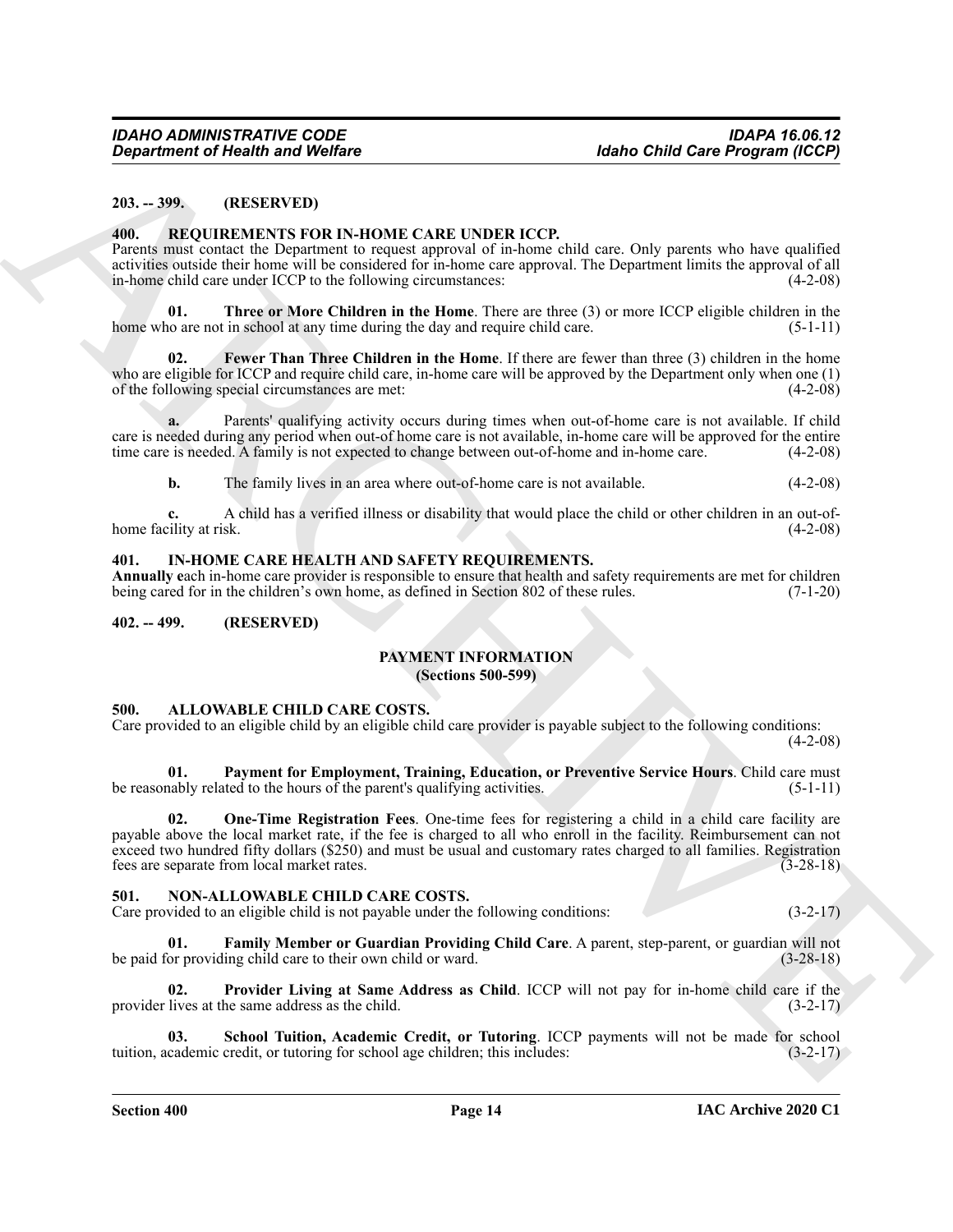ARCH[IV](http://aspe.hhs.gov/poverty)E **a.** Any services provided to such students during the regular school day, including kindergarten; (3-2-17) **b.** Any services for which such students receive academic credit toward graduation; or (3-2-17) **c.** Any instructional services which supplant or duplicate the academic program of any public or chool. (3-2-17) private school. **502. AMOUNT OF PAYMENT.** Child care payments will be based on Subsections 502.01 through 502.04 of this rule. (3-2-17)

<span id="page-14-5"></span><span id="page-14-3"></span><span id="page-14-0"></span>**01. Payment Rate**. Payment will be based on the lower of the provider's usual and customary rates or the Local Market Rate (LMR).

**a.** The local market rates for child care are the maximum monthly amounts that ICCP will pay for any given category of child care in a geographic area designated by the Department. The local market rates for child care are established based on a comprehensive survey of child care providers. Using information gathered in the survey, including the age of child, the type of child care, and the designated area where the provider does business, a local market rate is specified for each category of child care. The rate survey is conducted triennially. (3-2-17)

**b.** Payment rates will be determined by the location of the child care facility. (3-2-17)

<span id="page-14-7"></span>**c.** If the child care facility is not in Idaho, the local market rate will be the rate where the family lives.  $(4-2-08)$ 

**02. Usual and Customary Rates**. Rates charged by the child care provider must not exceed the usual and customary rates charged for child care to persons not entitled to receive benefits under ICCP. (7-1-09)

**03. In-Home Care**. Parents are responsible to pay persons providing care in the child's home the minimum wage, as required by the Fair Labor Standards Act (29 U.S.C. 206a) and other applicable state and federal requirements. (3-28-18) requirements. (3-28-18)

<span id="page-14-8"></span><span id="page-14-6"></span><span id="page-14-4"></span>**04. Payments**. Payments will be issued directly to eligible providers. (3-2-17)

#### <span id="page-14-1"></span>**503. COPAYMENTS.**

Eligible families, except TAFI families participating in non-employment TAFI activities and guardians of foster children, must pay part of their child care costs. Providers are responsible for ensuring families pay the determined child care costs and must not waive these costs. (3-2-17)

<span id="page-14-10"></span>**01. Poverty Rates**. Poverty rates will be one hundred thirty percent (130%) of the Federal Poverty Guidelines (FPG) available on the U.S. Health and Human Services website at http://aspe.hhs.gov/poverty. The monthly rate will be calculated by dividing the yearly rate by twelve (12). (4-4-13)

<span id="page-14-9"></span>**02. Calculating Family Payment**. Family income and activity for the month of the child care will determine the family share of child care costs. The payment made by the Department will be the allowable local market rate or billed costs, whichever is lower, less the co-payment. (4-4-13) market rate or billed costs, whichever is lower, less the co-payment.

#### <span id="page-14-2"></span>**504. STUDENT CO-PAYMENT REQUIREMENTS.**

#### <span id="page-14-12"></span><span id="page-14-11"></span>**01. Post-Secondary Student**. (4-11-15)

**a.** A post-secondary student who works less than ten (10) hours per week will be required to pay a co $p$ ayment.  $(4-11-15)$ 

**b.** A post-secondary student who works ten (10) hours or more per week will have a co-payment family income. (4-11-15) based on family income.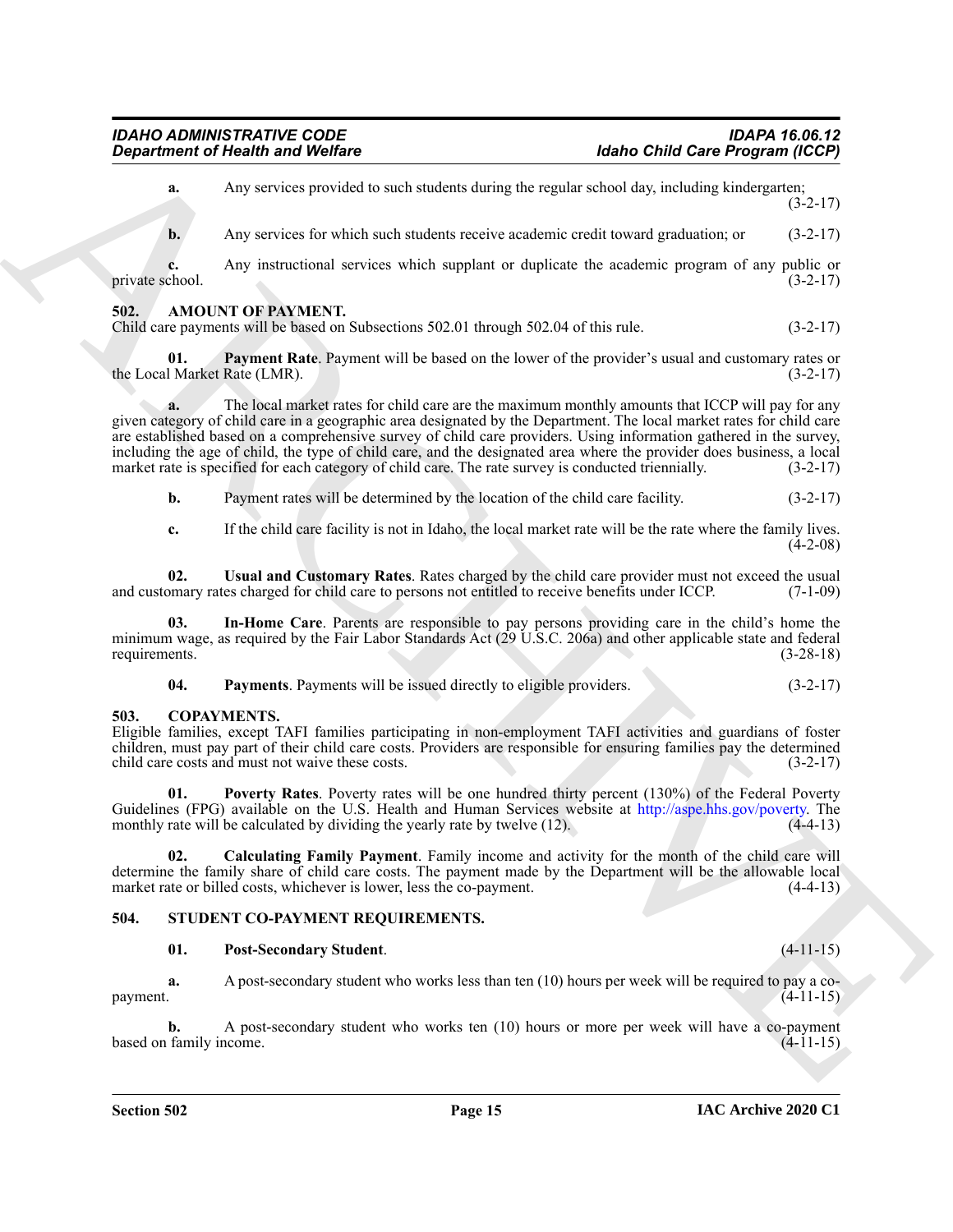#### **Section 505 Page 16**

#### **IAC Archive 2020 C1**

<span id="page-15-22"></span>**02. High School or GED Student**. A student who is in high school, or who is taking GED courses will have a co-payment based on family income.

#### <span id="page-15-16"></span><span id="page-15-0"></span>**505. INTERIM CHILD CARE PAYMENT.**

If child care arrangements would otherwise be lost, child care may be paid when a child temporarily stops attending child care for no longer than (1) calendar month and plans to return. (3-2-17)

#### <span id="page-15-1"></span>**506. -- 599. (RESERVED)**

#### <span id="page-15-15"></span><span id="page-15-10"></span><span id="page-15-2"></span>**CHANGE REPORTING REQUIREMENTS FOR THOSE RECEIVING CHILD CARE BENEFITS (Sections 600 - 699)**

#### <span id="page-15-3"></span>**600. CHANGE REPORTING REQUIREMENTS.**

A family who receives child care benefits must report the following permanent changes by the tenth day of the month following the month in which the change occurred. (4-4-13)

<span id="page-15-14"></span><span id="page-15-13"></span><span id="page-15-12"></span>

| 01. | <b>Change in Permanent Address.</b>     | $(3-28-18)$ |
|-----|-----------------------------------------|-------------|
| 02. | <b>Change in Household Composition.</b> | $(4-4-13)$  |

**03. Change in Income**. When the household's total gross income for family of the same size exceeds any of the following: (4-11-19)

| а. | One hundred and thirty percent (130%) of the Federal Poverty Guidelines (FPG); | $(4-11-19)$ |
|----|--------------------------------------------------------------------------------|-------------|
|    | Eighty-five percent (85%) of the State Median Income (SMI); or                 | $(4-11-19)$ |

**c.** The graduated phase-out income limit as defined in the Idaho Child Care State Plan. (4-11-19)

#### <span id="page-15-21"></span><span id="page-15-19"></span><span id="page-15-11"></span>**04. Change in Child Care Provider**. (5-1-11)

#### <span id="page-15-4"></span>**601. (RESERVED)**

#### <span id="page-15-5"></span>**602. REDETERMINATION OF ELIGIBILITY FOR CHILD CARE BENEFITS.**

<span id="page-15-20"></span>**01.** Redetermination. The Department will redetermine eligibility for child care benefits at least every (2) months. twelve  $(12)$  months.

**Experimental Foundation**<br> **Experimental Foundation**<br>
ARCHIVENGENT (Solid Dave Experimental Solid Dave Experimental Solid Dave Experimental Solid Control and Solid Control and Solid Control and Solid Control and Solid Con **02. Graduated Phase Out**. At the time of redetermination, if a household's income exceeds one hundred thirty percent (130%) of the Federal Poverty Guidelines (FPG) for a family of the same size eligible children may receive a graduated phase out benefit. Graduated phase out benefits are limited to twelve (12) months following the completion of a redetermination as defined in the Idaho Child Care State Plan. (4-11-19)

#### <span id="page-15-7"></span><span id="page-15-6"></span>**603. -- 699. (RESERVED)**

#### <span id="page-15-17"></span>**PAYMENT ADJUSTMENTS AND PENALTIES (Sections 700-704)**

#### <span id="page-15-23"></span><span id="page-15-8"></span>**700. UNDERPAYMENT OF CHILD CARE BENEFITS.**

When the Department has underpaid a family's child care benefits, a supplemental payment will be made. (4-2-08)

#### <span id="page-15-18"></span><span id="page-15-9"></span>**701. RECOUPMENT OF OVERPAYMENTS.**

The Department may recoup or recover the amount paid for child care services from a provider or a parent. Interest will accrue on these overpayments at the statutory rate set under Section 28-22-104, Idaho Code, from the date of the final determination of the amount owed for services. Interest will not accrue on overpayments made due to Department error. An overpayment due to family, agency, or provider error, IPV or fraud must be recovered in full. A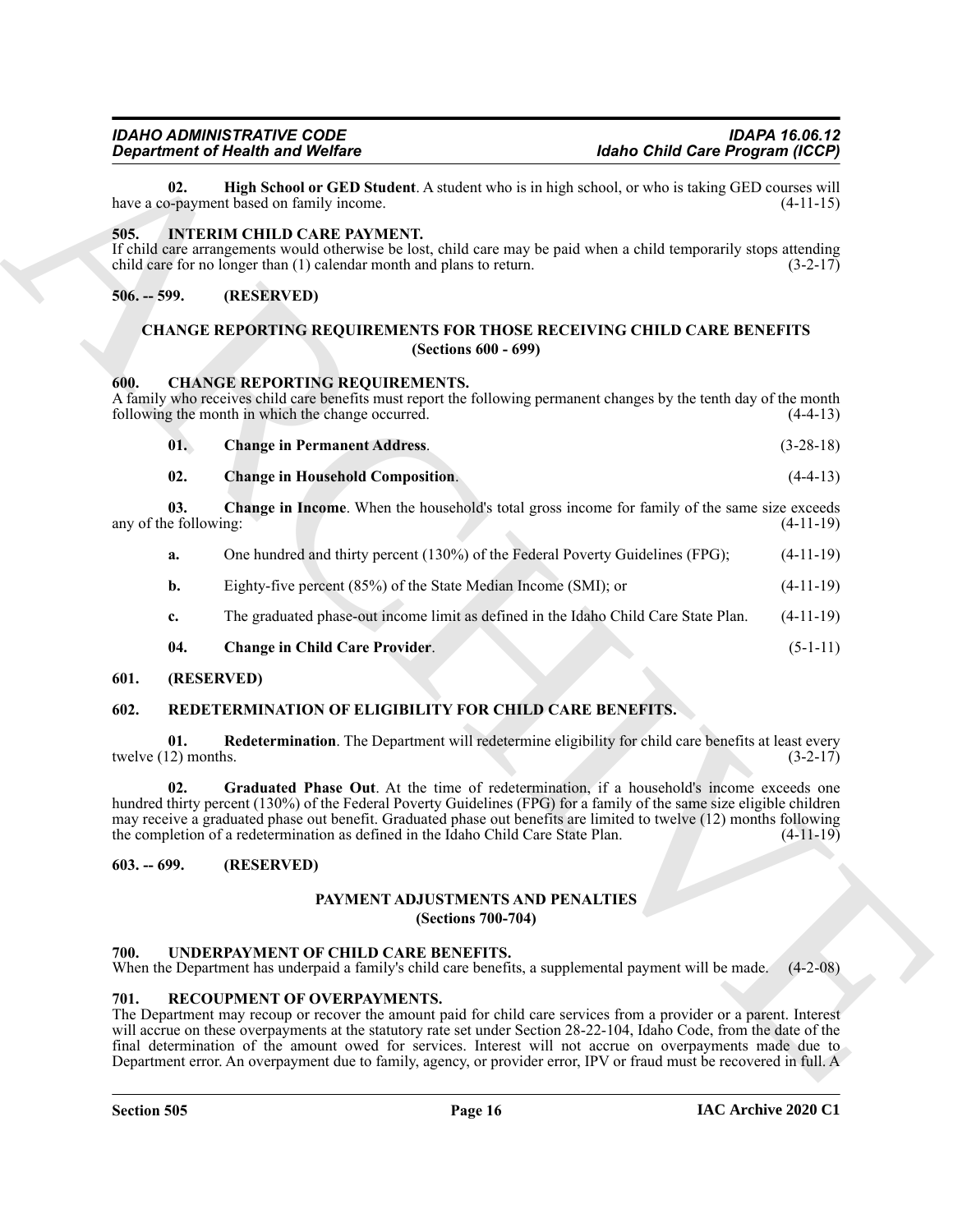parent or provider may negotiate a repayment schedule with the Department. (3-28-18)

#### <span id="page-16-7"></span><span id="page-16-0"></span>**702. INTENTIONAL PROGRAM VIOLATIONS (IPV).**

Generation of Nearly and Wolfing<br>
you at proposition of Nearly and Wolfing<br>
you at proposition of Nearly and Wolfing the Summarization of Nearly Books in the Summarization (5.24-1)<br>
The Consensus matrix and the Consensus An IPV is an intentionally false or misleading action or statement as identified below in Subsections 702.01 through 702.08 of this rule. An IPV is established when a family member or the child care provider admits the IPV in writing and waives the right to an administrative hearing, or when determined by an administrative hearing, a court decision, or through deferred adjudication. Deferred adjudication exists when the court defers a determination of guilt because the accused family member or child care provider meets the terms of a court order or an agreement with the prosecutor.  $(4-2-08)$ 

<span id="page-16-10"></span>**01. False Statement**. An individual makes a false statement to the Department, either orally or in writing, in order to participate in the Idaho Child Care Program. (4-2-08)

<span id="page-16-11"></span>**02. Misleading Statement**. An individual makes a misleading statement to the Department, either orally or in writing, to participate in the Idaho Child Care Program. (4-2-08)

<span id="page-16-12"></span>**03. Misrepresentation of Fact**. An individual misrepresents one (1) or more facts to the Department, either orally or in writing, to participate in the Idaho Child Care Program. (4-2-08)

<span id="page-16-8"></span>**04. Concealing Fact**. An individual conceals or withholds one (1) or more facts to participate in the Idaho Child Care Program. (4-2-08)

<span id="page-16-13"></span>**05. Non-Compliance With Rules and Regulations**. An individual fails repeatedly or substantially to comply with this chapter of rules. (4-2-08)

<span id="page-16-14"></span>**06. Violation of Provider Agreement**. An individual knowingly violates any term of their provider agreement. (4-2-08)

<span id="page-16-9"></span>**07. Failure to Meet Qualifications**. A provider fails to meet the qualifications specifically required by this chapter of rules or by any applicable licensing board. (4-2-08)

#### <span id="page-16-15"></span><span id="page-16-1"></span>**703. PENALTIES FOR AN IPV.**

When the Department determines an IPV was committed, the party who committed the IPV loses eligibility for ICCP. If an individual has committed an IPV, the entire family is ineligible for child care benefits. If a child care provider has committed an IPV, the provider is ineligible to receive payments. The period of ineligibility for each offense, for both participants and providers, is as follows: (4-2-08)

<span id="page-16-16"></span>**01. First Offense**. Twelve (12) months, for the first IPV or fraud offense, or the length of time specified by the court.  $(4-2-08)$ 

<span id="page-16-17"></span>**02. Second Offense**. Twenty-four (24) months for the second IPV or fraud offense, or the length of time specified by the court. (4-2-08)

<span id="page-16-18"></span>**03. Third Offense**. Permanent ineligibility for the third or subsequent IPV or fraud offense, or the length of time specified by the court. (4-2-08)

#### <span id="page-16-3"></span><span id="page-16-2"></span>**704. DENIAL OF PAYMENT.**

The Department may deny payment for the reasons described in Subsections 704.01 through 704.05 of this rule.  $(4-11-19)$ 

<span id="page-16-6"></span><span id="page-16-5"></span>**01. Services Not Provided**. Any or all claims for child care services it determines were not provided.  $(7-1-09)$ 

**02.** Services Not Documented. Child care services not documented by the provider as required in on 810.01 of these rules. (7-1-09) Subsection 810.01 of these rules.

<span id="page-16-4"></span>**03.** Contrary to Rules or Provider Agreement. Child care services provided contrary to these rules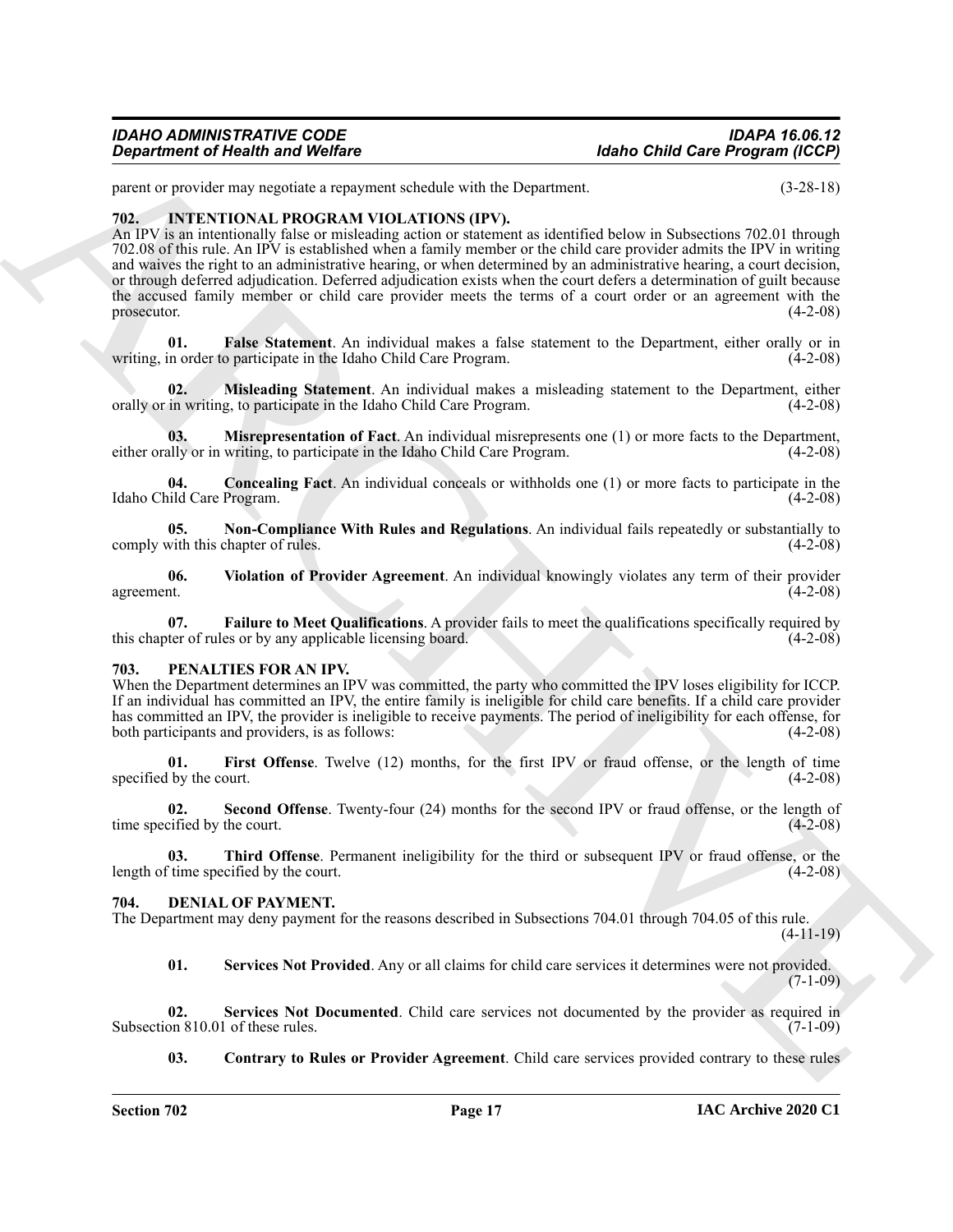<span id="page-17-5"></span>or the provider agreement. (7-1-09)

**04. Failure to Provide Immediate Access to Records**. The Department may deny payment when the provider does not allow immediate access to records as provided in Subsection 810.02 of these rules. (7-1-09)

<span id="page-17-6"></span>**05. Paying for Attendance**. Payment will be denied if an eligible provider pays directly or indirectly, for a child to attend the provider's child care facility. (4-11-19) overtly or covertly, for a child to attend the provider's child care facility.

#### <span id="page-17-9"></span><span id="page-17-0"></span>**705. FUNDING RESTRICTIONS.**

If a funding shortfall is projected, the Department may reduce child care benefits to ensure that ICCP operates within its financial resources.

<span id="page-17-2"></span><span id="page-17-1"></span>**706. -- 749. (RESERVED)**

#### <span id="page-17-7"></span>**ENFORCEMENT REMEDIES**

**(Sections 750-799)**

#### <span id="page-17-13"></span><span id="page-17-3"></span>**750. TERMINATION OF PROVIDER STATUS.**

**Equivariant of Nearlth was Wedlere**<br>
all the probability consists and the continue of the continue of the continue of the continue of the continue of the continue of the continue of the continue of the continue of the co Under Section 56-209h, Idaho Code, the Department may terminate the provider agreement of, or otherwise deny provider status for a period up to five (5) years from the date the Department's action becomes final to any individual or entity providing ICCP. (7-1-09)

<span id="page-17-20"></span>**01. Submits an Incorrect Claim**. Submits a claim with knowledge that the claim is incorrect.(7-1-09)

<span id="page-17-18"></span><span id="page-17-17"></span><span id="page-17-8"></span>**02. Fraudulent Claim**. Submits a fraudulent claim. (7-1-09)

**03. Knowingly Makes a False Statement**. Knowingly makes a false statement or representation of facts in any document required to be maintained or submitted to the Department. (7-1-09) material facts in any document required to be maintained or submitted to the Department.

**04. Immediate Access to Documentation**. Fails to provide, upon written request by the Department, immediate access to documentation required to be maintained. (7-1-09)

<span id="page-17-19"></span>**05.** Non-Compliance With Rules and Regulations. Fails repeatedly or substantially to comply with and regulations governing Idaho child care payments. (7-1-09) the rules and regulations governing Idaho child care payments.

<span id="page-17-21"></span>**06. Violation of Material Term or Condition**. Knowingly violates any material term or condition of the provider agreement.

<span id="page-17-15"></span>**07. Failure to Repay**. Has failed to repay, or was a managing employee or had an ownership or control interest in any entity that has failed to repay, any overpayments or claims previously found to have been obtained contrary to statute, rule, regulation, or provider agreement.

<span id="page-17-16"></span>Fraudulent or Abusive Conduct. Has been found, or was a managing employee in any entity which has been found, to have engaged in fraudulent conduct or abusive conduct.  $(3-2-17)$ 

<span id="page-17-14"></span>**09. Failure to Meet Qualifications**. Fails to meet the qualifications specifically required by rule or by any applicable licensing entity. (7-1-09)

#### <span id="page-17-10"></span><span id="page-17-4"></span>**751. REFUSAL TO ENTER INTO AN AGREEMENT.**

The Department may refuse to enter into a provider agreement for the reasons described in Subsections 751.01 through  $751.06$  of this rule.  $(7-1-09)$ 

<span id="page-17-12"></span>**01. Convicted of a Felony**. The provider has been convicted of a felony or is under investigation for the commission of a felony.  $(3-2-17)$ 

<span id="page-17-11"></span>**02. Committed an Offense or Act Not in Best Interest of Child Care Participants**. The provider has committed an offense or act which the Department determines is inconsistent with the best interests of ICCP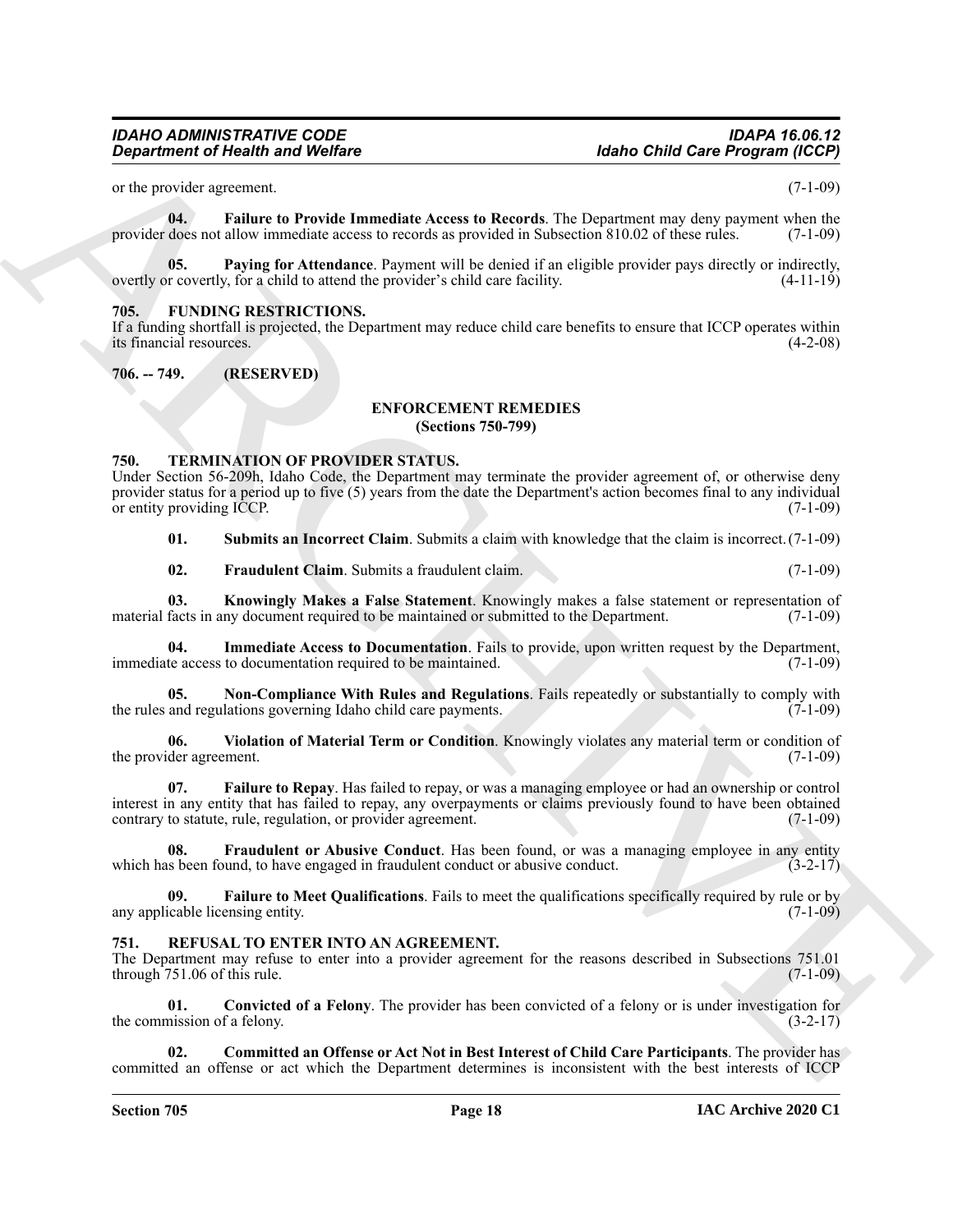participants. (7-1-09)

**03. Failed to Repay**. The provider has failed to repay the Department monies which had been previously determined to have been owed to the Department. (7-1-09)

<span id="page-18-19"></span><span id="page-18-18"></span><span id="page-18-17"></span><span id="page-18-16"></span>**04. Investigation Pending**. The provider has a pending investigation for program fraud or abuse.

 $(7-1-09)$ 

**05. Terminated Provider Agreement**. The provider was the managing employee, officer, owner, or spouse, partner, or relative of an owner of an entity, whose provider agreement was terminated under Section 750 of these rules. (3-2-17) these rules.  $(3-2-17)$ 

**06. Excluded Individuals**. The provider has a current exclusion from participation in federal programs by the Office of Inspector General List of Excluded Individuals and Entities. (7-1-09)

#### <span id="page-18-15"></span><span id="page-18-0"></span>**752. PROVIDER NOTIFICATION.**

**Equivariant of Health and Wolfare**<br> **Equivariant** Contribute the state is a state of the contribution of the state of the state of the state of the state of the state of the state of the state of the state of the state o When the Department determines actions defined in Sections 701 through 705, 750, and 751 of these rules are appropriate, it will send written notice of the decision to the provider or person. The notice will state the basis for the action, the length of the action, the effect of the action on that person's ability to provide services under state and federal programs, and the person's appeal rights. (7-1-09) federal programs, and the person's appeal rights.

#### <span id="page-18-13"></span><span id="page-18-1"></span>**753. NOTICE TO STATE LICENSING AUTHORITIES.**

The Department will promptly notify all appropriate licensing authorities having responsibility for licensing of a Department action, and the facts and circumstances of that action. The Department may request certain actions be taken and that the Department be informed of actions taken. (7-1-09)

#### <span id="page-18-3"></span><span id="page-18-2"></span>**754. -- 799. (RESERVED)**

#### <span id="page-18-14"></span>**PROVIDER ELIGIBILITY**

#### **(Sections 800-808)**

#### <span id="page-18-6"></span><span id="page-18-4"></span>**800. CHILD CARE PROVIDER LICENSING.**

All providers of child care who receive a Department subsidy must be licensed or must comply with: applicable State Daycare licensing requirements in Title 39, Chapter 11, Idaho Code; these rules; local licensing ordinances; or tribal ordinances. If both state requirements and ordinances apply to a provider, the provider must comply with the stricter requirement. A provider operating outside Idaho must comply with the licensing laws of their state or locality.

(4-2-08)

#### <span id="page-18-7"></span><span id="page-18-5"></span>**801. HEALTH AND SAFETY TRAINING.**

All child care providers must complete a series of health and safety trainings during an orientation period of not more than ninety (90) days, in addition to ongoing annual training that address each of the following topic than ninety  $(90)$  days, in addition to ongoing annual training that address each of the following topics:

<span id="page-18-12"></span><span id="page-18-10"></span>**01. Infectious Diseases**. The prevention and control of infectious diseases (including immunization).  $(3-2-17)$ 

**02.** Sudden Infant Death Syndrome. The prevention of sudden infant death syndrome and use of safe practices. (3-2-17) sleeping practices.

<span id="page-18-11"></span><span id="page-18-9"></span><span id="page-18-8"></span>**03. Medication**. The administration of medication, consistent with standards for parental consent.  $(3-2-17)$ 

**04. Allergic Reactions**. The prevention of and response to emergencies due to food and allergic reactions.  $(3-2-17)$ 

**05. Environmental Safety**. Building and physical premises safety, including identification of and protection from hazards, bodies of water, and vehicular traffic. (3-2-17)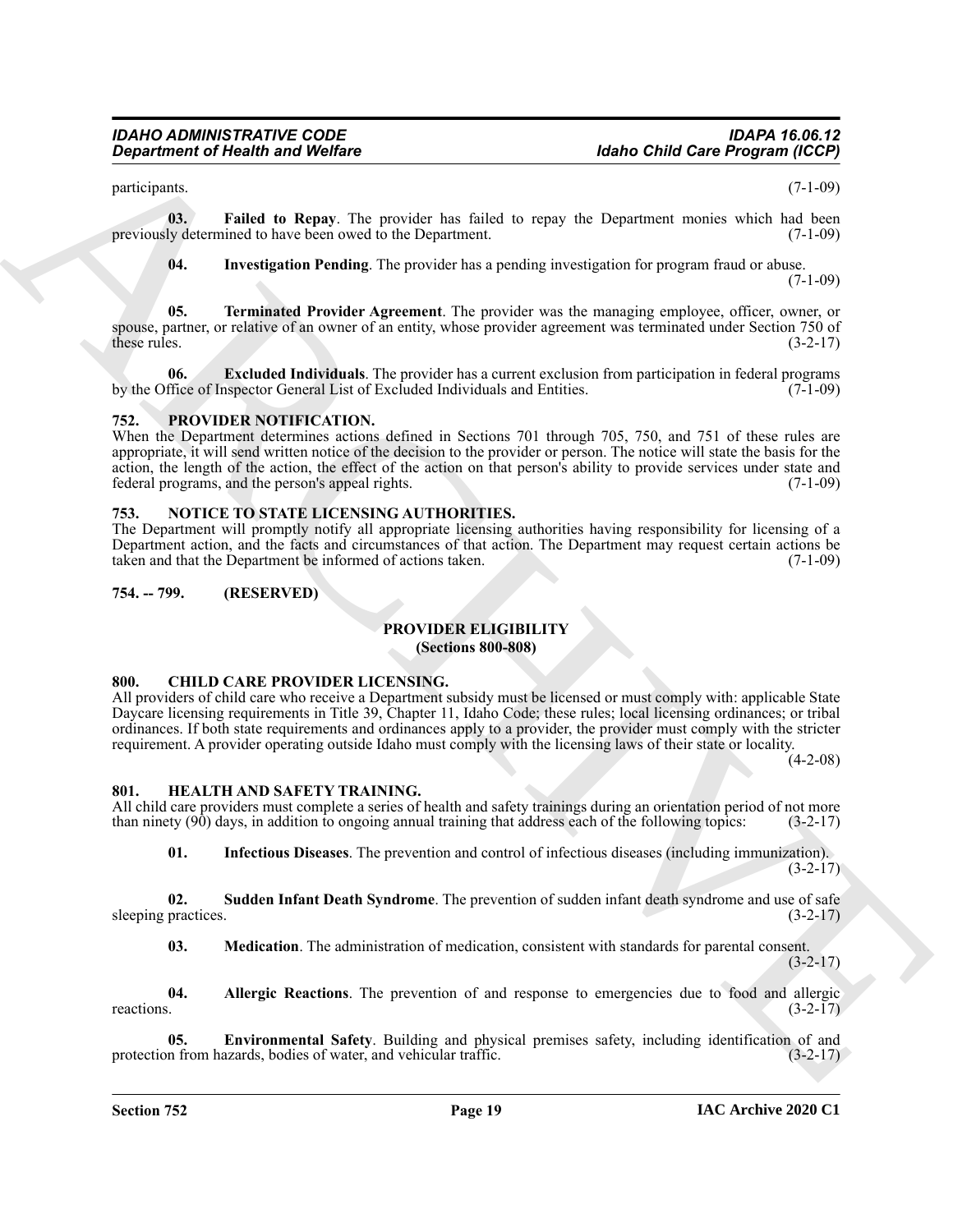<span id="page-19-13"></span>**06. Child Abuse Prevention**. Prevention of shaken baby syndrome**,** abusive head trauma, child maltreatment, and recognition and reporting of child abuse and neglect. (7-1-20)

<span id="page-19-14"></span>**07. Emergency Preparedness**. Emergency preparedness and response planning for emergencies resulting from a natural disaster, or a man-caused event. (3-2-17)

<span id="page-19-15"></span>**08. Hazardous Substances**. Proper handling, storage, and disposal of medicines, cleaning supplies, and other hazardous substances, including biocontaminants. (3-2-17)

<span id="page-19-16"></span>**09. Transportation**. Appropriate precautions in transporting children, including the use of child safety restraints and seat belts. (3-2-17)

**10. Child Development**. Address major domains such as cognitive, social, emotional, physical development, and approaches to learning. (7-1-20)

#### <span id="page-19-1"></span><span id="page-19-0"></span>**802. HEALTH AND SAFETY REQUIREMENTS.**

Gegardment of Health Anne Wedler<br>
164be Child Care Frequencies (62)<br>
166 (Child Care Frequencies (62)<br>
with a Child Care Frequencies (62)<br>
with a Child Care Frequencies (62)<br>
with a Child Care Frequencies (62)<br>
with a Tra All providers must comply with the health and safety requirements listed in Subsections 802.01 through 802.13 of this rule. All providers must agree to an annual, unannounced health and safety inspection, with the exception of inhome child care described in Section 401 of these rules. Compliance with these standards does not exempt a provider from complying with stricter health and safety standards under state law, tribal law, local ordinance, or other applicable law. (3-2-17)

<span id="page-19-2"></span>**01. Age of Provider**. All child care providers providing services must be eighteen (18) years old or older. Persons sixteen (16) or seventeen (17) years old may provide child care if they have direct, on-site supervision from a licensed child care provider who is at least eighteen  $(18)$  years old.  $(4-2-08)$ 

<span id="page-19-10"></span>**02. Sanitary Food Preparation**. Food for use in child care facilities must be prepared and served in a sanitary manner. Utensils and food preparation surfaces must be cleaned and sanitized before using to prevent contamination. (4-2-08)

<span id="page-19-6"></span>**03. Food Storage**. All food served in child care facilities must be stored to protect it from potential contamination. (4-2-08)

<span id="page-19-8"></span>**04. Hazardous Substances**. Medicines, cleaning supplies, and other hazardous substances must be handled safely and stored out of the reach of children. Biocontaminants must be disposed of appropriately. (3-2-17)

<span id="page-19-5"></span>**05. Emergency Communication**. A telephone or some type of emergency communication system is required. (4-2-08)

<span id="page-19-11"></span>**06. Smoke Detectors, Fire Extinguishers, and Exits**. A properly installed and operational smoke detector must be on the premises where child care occurs. Adequate fire extinguishers and fire exits must be available on the premises. (4-2-08)

<span id="page-19-7"></span>**07. Hand Washing**. Each provider must wash his hands with soap and water at regular intervals, including before feeding, after diapering or assisting children with toileting, after nose wiping, and after administering first aid. (4-2-08)

<span id="page-19-4"></span>**08.** CPR/First Aid. All providers must have current certification in pediatric rescue breathing (CPR) atric first aid treatment from a certified instructor. and pediatric first aid treatment from a certified instructor.

**09. Health of Provider**. Each provider must certify that he does not have a communicable disease or any physical or psychological condition that might pose a threat to the safety of a child in his care. (4-2-08)

<span id="page-19-9"></span><span id="page-19-3"></span>**10. Child Abuse**. Providers must report suspected child abuse to the appropriate authority. (4-2-08)

<span id="page-19-12"></span>**11. Transportation**. Providers who transport children as part of their child care operations must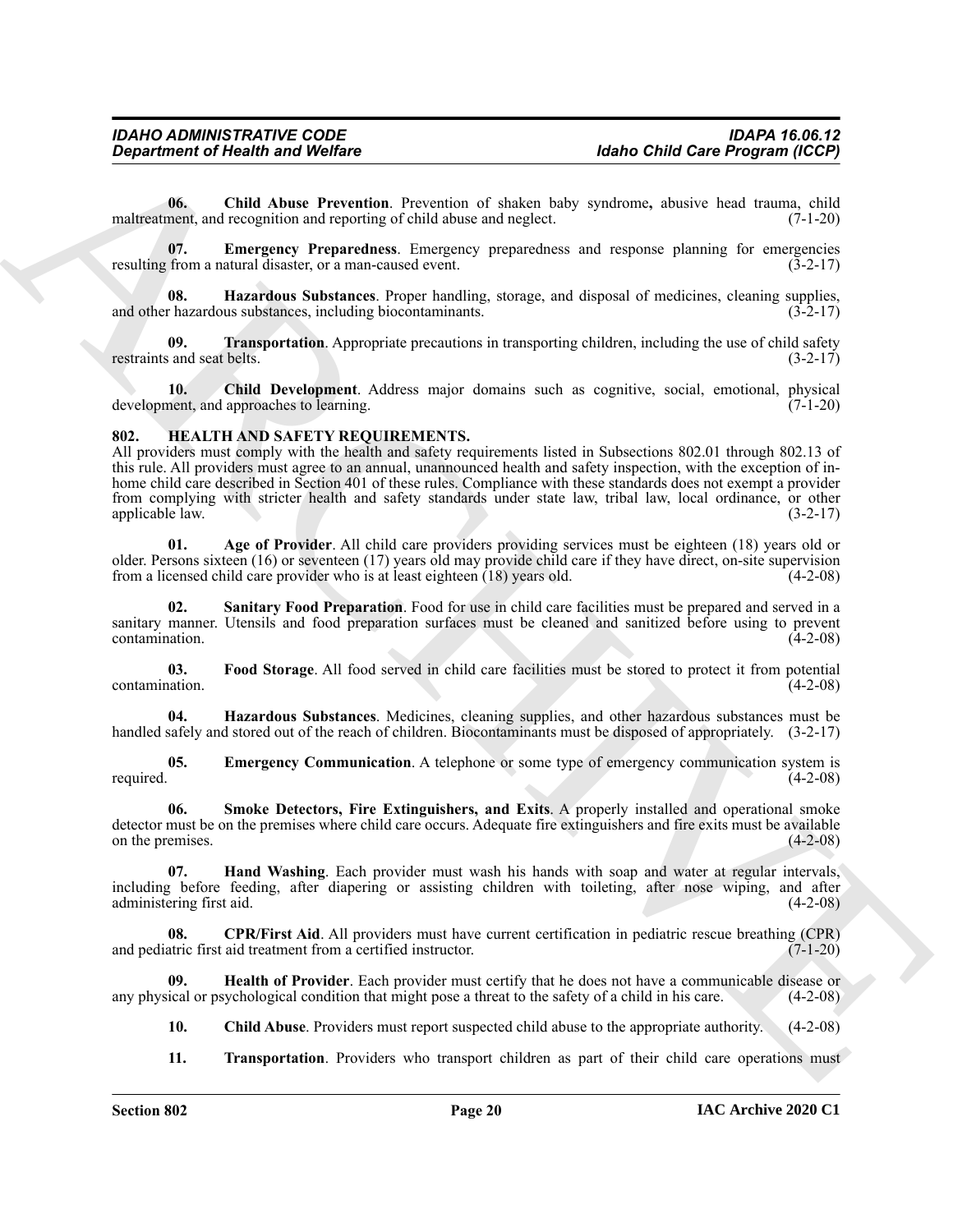operate safely and legally, using child safety restraints and seat belts as required by state and local statutes. (3-2-17)

<span id="page-20-11"></span>**12. Disaster and Emergency Planning**. Providers must have documented policies and procedures planning for emergencies resulting from a natural disaster, or man-caused event that include: (3-2-17)

**a.** Evacuation, relocation, shelter-in-place, and lock-down procedures, and procedures for communication and reunification with families, continuity of operations, and accommodation of infants and toddlers, children with disabilities, and children with chronic medical conditions. (3-2-17)

<span id="page-20-12"></span>**b.** Procedures for staff and volunteer emergency preparedness training and practice drills. (3-2-17)

**c.** Guidelines for the continuation of child care services in the period following the emergency or (3-2-17) disaster. (3-2-17)

**13. Environmental Safety**. Building and physical premises must be safe, including identification of and protection from hazards that can cause bodily injury including electrical hazards, bodies of water, and vehicular traffic. (3-2-17) traffic.  $(3-2-17)$ 

<span id="page-20-13"></span>**14. Safe Sleep**. Providers must place newborn infants to twelve (12) months in a safe sleep environment. Safe sleep practices include, alone, on their backs, and in a Consumer Product Safety Commission (CPSC) certified crib. (3-28-18)

#### <span id="page-20-7"></span><span id="page-20-0"></span>**803. CHILD CARE PROVIDER TRAINING REQUIREMENTS.**

Each child care provider must receive and ensure that each staff member who provides child care receives and completes twelve (12) hours of ongoing training every twelve (12) months after the staff member's date of hire.  $(3-2-17)$ 

<span id="page-20-10"></span>**01. Training Contents**. Training must be related to continuing education in child development, teaching and curriculum, health and safety, and business practices. Pediatric rescue breathing (CPR) and pediatric first aid treatment training will not count towards the required twelve (12) hours of annual training. (3-28-18)

<span id="page-20-8"></span>**02. Documented Training**. It is the responsibility of the child care provider to ensure that each staff member who provides child care has completed twelve (12) hours of training each year. The training must be documented in the staff member's record. (3-2-17) documented in the staff member's record.

**03. Staff Training Records**. Each child care provider is responsible for maintaining documentation of staff's training and must produce this documentation when the provider agreement is renewed annually. (3-2-17)

#### <span id="page-20-1"></span>**804. CHILD CARE PROVIDER AGREEMENT.**

<span id="page-20-9"></span><span id="page-20-6"></span><span id="page-20-5"></span><span id="page-20-4"></span>**01.** Compliance. All providers must sign and comply with a provider agreement. (3-2-17)

**02. Provide Direct Care**. Except for Child Care Centers described in Subsection 101.01 of these rules, the individual who signs the provider agreement must provide the majority of direct care to the children in that child<br>care facility. (3-2-17)  $\frac{1}{3-2-17}$  (3-2-17)

#### <span id="page-20-2"></span>**805. CRIMINAL HISTORY AND BACKGROUND CHECK REQUIREMENT.**

Applicants, providers, employees, volunteers, and all other individuals age thirteen (13) or older who have direct contact with or provide care to children eligible for ICCP benefits must comply with the requirements and receive clearance as provided in IDAPA 16.05.06, "Criminal History and Background Checks," every five (5) years.

 $(3-2-17)$ 

#### <span id="page-20-14"></span><span id="page-20-3"></span>**806. PURVIEW OF CHILD PROTECTIVE ACT OR JUVENILE JUSTICE REFORM ACT.**

**Equation of Nicoln was Welfare**<br>quantitative and the state interesting and extremely the state and state and state and state and state and state and state and the state of the state of the state of the state of the state Providers must certify that they are not, through stipulation or adjudication, under the purview of the Child Protective Act, Section 16-1600, Idaho Code, or the Juvenile Corrections Act, Section 20-501 through 20-547, Idaho Code. Any person who has a substantiated child protection complaint cannot be a provider. (4-2-08) person who has a substantiated child protection complaint cannot be a provider.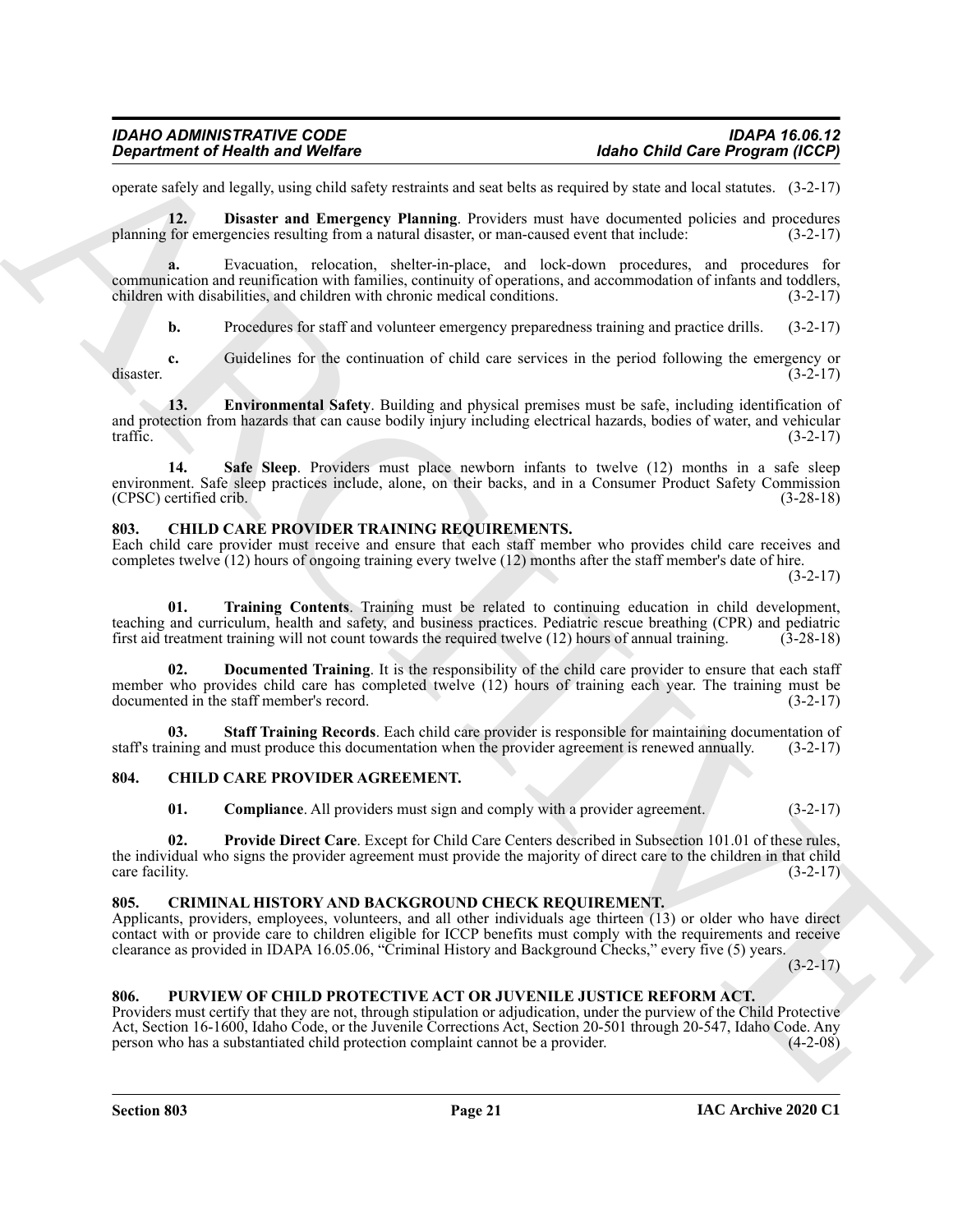### <span id="page-21-18"></span><span id="page-21-17"></span><span id="page-21-16"></span><span id="page-21-15"></span><span id="page-21-14"></span><span id="page-21-13"></span><span id="page-21-12"></span><span id="page-21-11"></span><span id="page-21-4"></span><span id="page-21-1"></span><span id="page-21-0"></span>*IDAHO ADMINISTRATIVE CODE IDAPA 16.06.12*

## *Department of Health and Welfare Idaho Child Care Program (ICCP)*

|                                     | <b>Idaho Child Care Program (ICCP)</b><br><b>Department of Health and Welfare</b>                                                                                                                                                                                                                                                   |  |             |
|-------------------------------------|-------------------------------------------------------------------------------------------------------------------------------------------------------------------------------------------------------------------------------------------------------------------------------------------------------------------------------------|--|-------------|
| 807.                                | PARENT OR CARETAKER ACCESS TO CHILD CARE PREMISES.<br>Providers serving families who receive a child care subsidy must allow parents or caretakers unlimited access to their<br>children and to persons giving care, except that access to children will not be required if prohibited by court order.                              |  | $(3-2-17)$  |
| 808.                                | REPORTING REQUIREMENTS FOR PROVIDERS.<br>A child care provider must report any of the following changes within ten (10) days:                                                                                                                                                                                                       |  | $(4-2-08)$  |
| 01.                                 | <b>Change in Provider Charges</b> . The provider changes any rate for child care services.                                                                                                                                                                                                                                          |  | $(4-2-08)$  |
| 02.<br>another child care provider. | Child Stops Attending Care. A child covered under ICCP stops attending child care, or is taken to                                                                                                                                                                                                                                   |  | $(4-2-08)$  |
| 03.                                 | Change of Provider Address. The provider changes the location where child care is provided.                                                                                                                                                                                                                                         |  | $(4-2-08)$  |
| 04.                                 | <b>Change in Who Lives in Home.</b> An individual who provides child care in their home must report<br>when any other person moves into the home.                                                                                                                                                                                   |  | $(4-2-08)$  |
| 05.<br>certifications.              | Intent Not to Renew License. The provider intends not to renew their license, or other required                                                                                                                                                                                                                                     |  | $(4-2-08)$  |
| 06.                                 | Death or Serious Injury. Providers must report when a child sustains a serious injury or dies while<br>at the location of, or as a result of participating in child care.                                                                                                                                                           |  | $(3-2-17)$  |
| 809.                                | <b>CONSUMER EDUCATION INFORMATION.</b><br>The Department will make public by electronic means, in an easily accessible format:                                                                                                                                                                                                      |  | $(3-2-17)$  |
| 01.<br>reports.                     | Monitoring and Inspection Reports. The results of all child care monitoring and inspection                                                                                                                                                                                                                                          |  | $(3-2-17)$  |
| 02.<br>corrective action taken.     | Substantiated Complaints. Substantiated complaints about failure to comply with child care laws,<br>rules, and policies, that include information on the date of such an inspection, and where applicable, information on                                                                                                           |  | $(3-2-17)$  |
| 03.                                 | Death and Serious Injury. The total number of deaths, serious injuries, and instances of<br>substantiated child abuse that occurred in child care settings each year.                                                                                                                                                               |  | $(3-2-17)$  |
| 810.                                | DOCUMENTATION OF SERVICES AND ACCESS TO RECORDS.                                                                                                                                                                                                                                                                                    |  |             |
| 01.<br>includes:                    | Documentation of Services. Providers must generate documentation at the time of service<br>sufficient to support the reimbursement for child care services. Documentation must be legible and retained for a<br>period of three $(3)$ years from the date the child care was provided. Documentation to support child care services |  | $(7-1-09)$  |
| a.                                  | Records of attendance, including signatures of a parent or guardian;                                                                                                                                                                                                                                                                |  | $(4-11-19)$ |
| $\mathbf{b}$ .                      | Immunization records, conditional admittance form, or exemption form according to IDAPA<br>16.02.11, "Immunization Requirements for Licensed Daycare Facility Attendees."                                                                                                                                                           |  | $(4-4-13)$  |
| c.                                  | Billing records and receipts;                                                                                                                                                                                                                                                                                                       |  | $(7-1-09)$  |
| d.                                  | Policies regarding sign-in procedures, and others as applicable; and                                                                                                                                                                                                                                                                |  | $(7-1-09)$  |
| e.                                  | Sign-in records, electronic or manual, or the Child and Adult Food Care Program records. (7-1-09)                                                                                                                                                                                                                                   |  |             |
| 02.                                 | <b>Immediate Access to Records.</b> Providers must grant to the Department and its agents, immediate                                                                                                                                                                                                                                |  |             |

- <span id="page-21-9"></span><span id="page-21-8"></span><span id="page-21-7"></span><span id="page-21-6"></span><span id="page-21-5"></span><span id="page-21-3"></span><span id="page-21-2"></span>**d.** Policies regarding sign-in procedures, and others as applicable; and (7-1-09)
- **e.** Sign-in records, electronic or manual, or the Child and Adult Food Care Program records. (7-1-09)
- <span id="page-21-10"></span>**02.** Immediate Access to Records. Providers must grant to the Department and its agents, immediate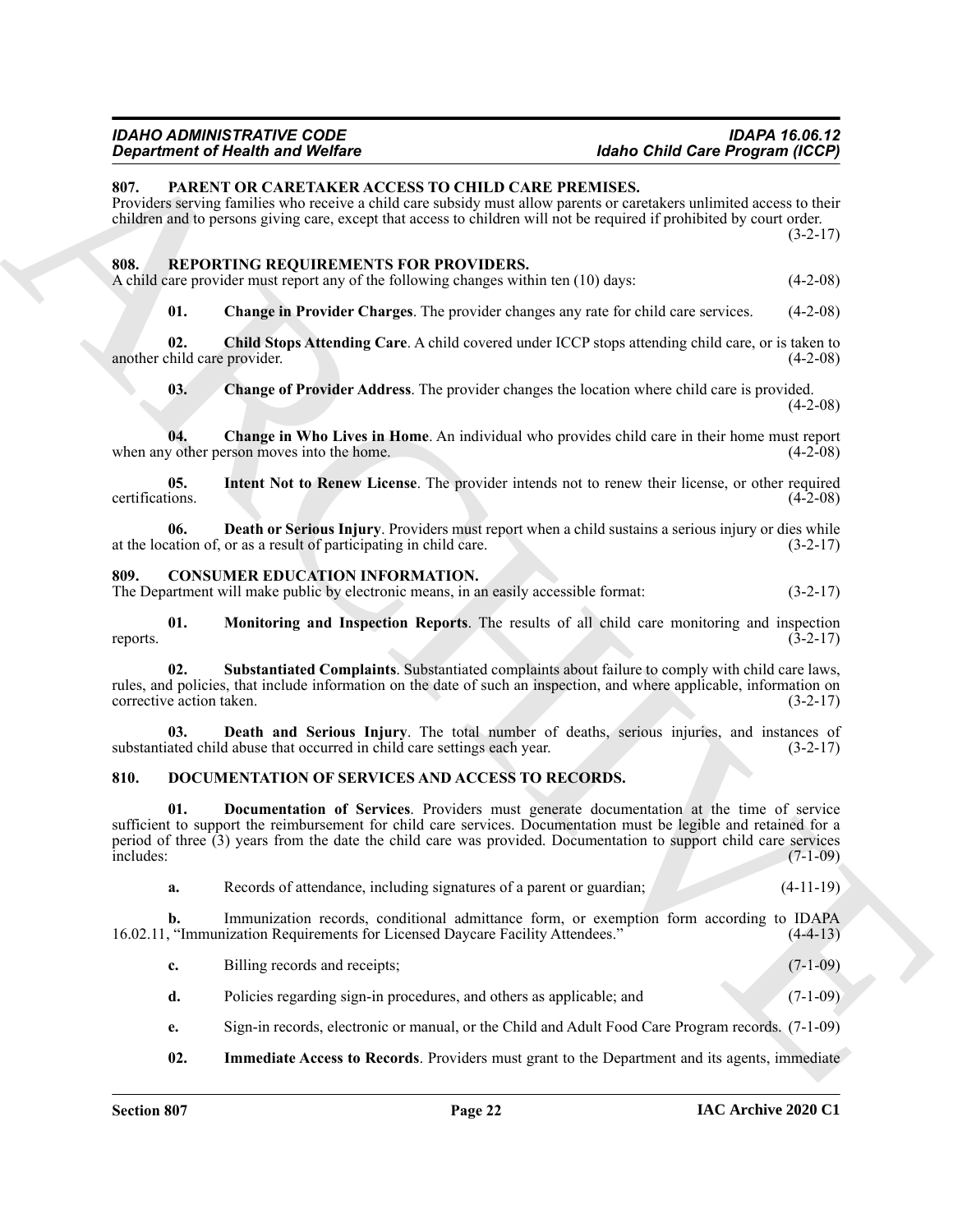## *IDAHO ADMINISTRATIVE CODE IDAPA 16.06.12*

## *Idaho Child Care Program (ICCP)*

<span id="page-22-1"></span>access to records for review and copying during normal business hours. These records are defined in Subsection 810.01 of this rule. (7-1-09)  $810.01$  of this rule.

 $\frac{1}{2}$  (a)  $\frac{1}{2}$  (b)  $\frac{1}{2}$  (b)  $\frac{1}{2}$  (c)  $\frac{1}{2}$  (c)  $\frac{1}{2}$  (c)  $\frac{1}{2}$  (c)  $\frac{1}{2}$  (c)  $\frac{1}{2}$  (c)  $\frac{1}{2}$  (c)  $\frac{1}{2}$  (c)  $\frac{1}{2}$  (c)  $\frac{1}{2}$  (c)  $\frac{1}{2}$  (c)  $\frac{1}{2}$  (c)  $\frac{1}{2}$  ( **03. Copying Records**. The Department and its authorized agents may copy any record as defined in Subsection 810.01 of this rule. The Department may request in writing to have copies of records supplied by the provider. The requested copies must be furnished within twenty (20) working days after the date of the written request, unless an extension of time is granted by the Department for good cause. Failure to timely provide requested<br>copies will be a refusal to provide access to records. (7-1-09) copies will be a refusal to provide access to records.

<span id="page-22-2"></span>**04. Removal of Records From Provider's Premises**. The Department and its authorized agents may from the provider's premises copies of any records defined in Subsection 810.01 of this rule. (7-1-09) remove from the provider's premises copies of any records defined in Subsection 810.01 of this rule.

#### <span id="page-22-0"></span>**811. -- 999. (RESERVED)**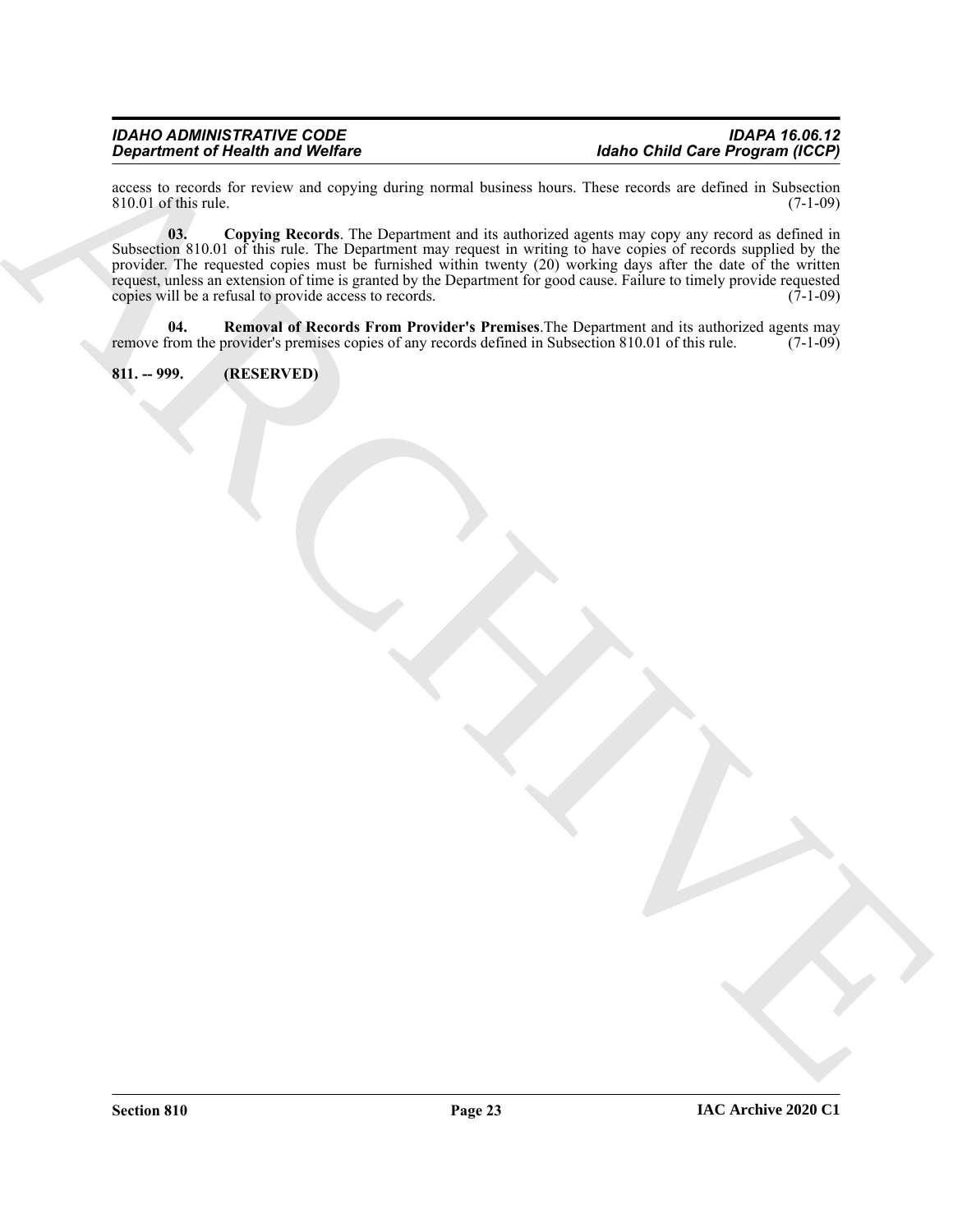# *Subject Index*

#### **A**

Allowable Child Care Costs 14 One-Time Registration Fees 14 Payment for Employment, Training, Education, or Preventive Service Hours 14 Amount Of Payment 15 In-Home Care 15 Payment Rate 15 Payments 15 Usual & Customary Rates 15 Application Requirements 7 Asset Cap 10 Audit, Investigation & Enforcement 4 Averaging Self-Employment Income 8 Annual Self-Employment Income 8 Seasonal Self-Employment Income 9

#### **C**

[A](#page-13-9)llowski (allowski internet allowski internet allowski internet allowski internet allowski (allowski internet allowski internet allowski internet allowski (allowski internet allowski internet allowski (allowski internet a Calculation Of Self-Employment Income 9 Capital Gains Income 9 How Monthly Income is Determined 9 Self-Employment Expense Deduction 9 Cessation Of Qualifying Activities 13 Change Reporting Requirements 16 Change in Child Care Provider 16 Change in Household Composition 16 Change in Income 16 Change in Permanent Address 16 Change Reporting Requirements for Those Receiving Child Care Benefits 16 Child Care Provider Agreement 21 Compliance 21 Provide Direct Care 21 Child Care Provider Licensing 19 Child Care Provider Training Requirements 21 Documented Training 21 Staff Training Records 21 Training Contents 21 Consumer Education Information 22 Death & Serious Injury 22 Monitoring & Inspection Reports 22 Substantiated Complaints 22 Converting Income To A Monthly Amount 10 Bi-Weekly Amount 10

Monthly Amount 10 Semi-Monthly Amount 10 Weekly Amount 10 Cooperation In Establishment Of Paternity & Obtaining Support 11 Established Case for Custodial Parent 11 Exemptions From Cooperation Requirement 11 Failure To Cooperate 11 Providing all Information 11 Copayments 15 Calculating Family Payment 15 Poverty Rates 15 Countable Income 7 Criminal History & Background Check Requirements 4 Additional Criminal Convictions 4 Applicants, Providers, & Other Individuals Subject to Criminal History Check Requirements 4 Availability to Work or Provide Service 4 Compliance With Department Criminal History Check 4 Criminal History & Background Check at Any Time 4 ICCP Provider is Approved 4 Renewal of Criminal History & Background Check Requirement 4

#### **D**

Definitions & Abbreviations M Through  $Z = 6$ Managing Employee 6 Minor Parent 6 Non-Recurring Lump Sum Income 6 Parent 6 Preventive Services 6 Prospective Income 6 Provider 6 Relative Provider 6 Special Needs 6 SSI 6 State Median Income  $(SMI)$  6 TAFI 6 Unearned Income 6 Definitions & Abbreviations -- A Through L 5 AABD 5 Abuse or Abusive 5 Child 5 Child Care 5 Claim 5

Department 5 Earned Income 5 Employment 5 Foster Care 5 Foster Child 5 Foster Home 5 Fraud or Fraudulent 5 Good Cause 5 In Loco Parentis 5 Incapacitated Parent 6 Infant/Toddler 6 Intentional Program Violation (IPV) 5 Job Training & Education Program 5 Knowingly, Known, or With Knowledge 6 Legal Guardian 6 Licensed Practitioner of the Healing Arts 6 Denial Of Payment 17 Contrary to Rules or Provider Agreement 17 Failure to Provide Immediate Access to Records 18 Paying for Attendance 18 Services Not Documented 17 Services Not Provided 17 Documentation Of Services & Access To Records 22 Copying Records 23 Documentation of Services 22 Immediate Access to Records 22 Removal of Records From Provider's Premises 23

**E**

Eligible Child 12 Child Custody 12 Child's Age Requirement 12 Citizenship or Alien Status Requirement 12 Immunizations Requirements 12 Enforcement Remedies 18 Excluded Income 7 Adoption Assistance 8 AmeriCorps/VISTA Volunteers 8 Assistance 8 Earned Income of a Dependent Child 7 Educational Funds 8 Foster Care Payments 8 Foster Parents' Income 8 Income Received for Person Not Residing With the Family 8 Income Tax Refunds & Earned Income Tax Credits 8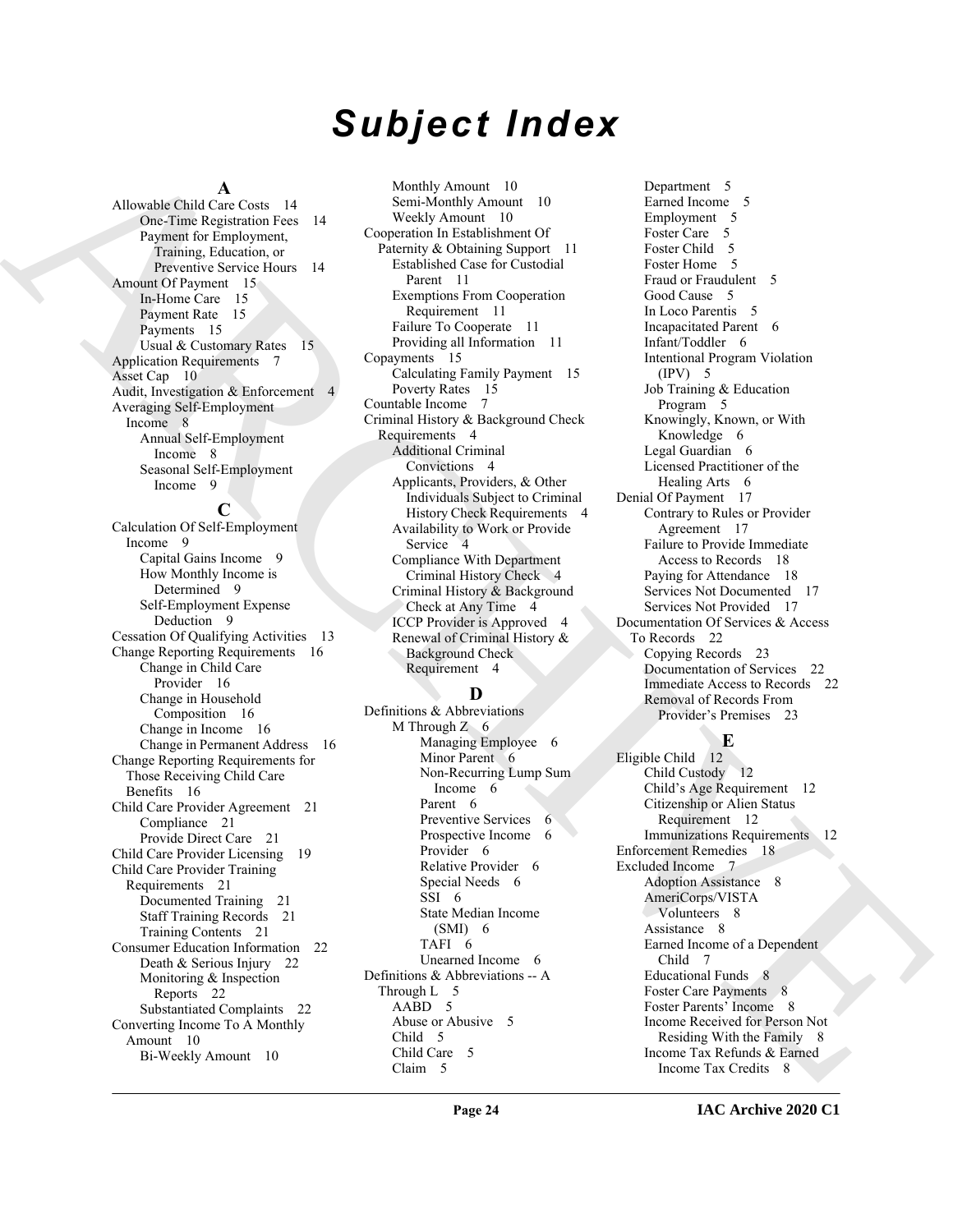#### *Subject Index (Cont'd)*

Loans 8 Lump Sum Income 8 Office of Refugee Resettlement Assistance 8 TAFI & AABD Benefits 8 Temporary Census Income 8 Travel Reimbursements 8 Tribal Income 8 Workforce Investment Act (WIA) Benefits or Workforce Innovation & Opportunity Act (WIOA) Benefits 8

#### **F**

Family Composition 11 Citizenship or Alien Status Requirement 12 Dependents 12 Individual Acting In Loco Parentis 12 Married Parents 11 Minor Parent 12 Unmarried Parents 11 Financial Criteria for ICCP Eligibility 7 Fraudulent Claim 18 Funding Restrictions 18

#### **H**

Health & Safety Requirements 20 Age of Provider 20 Child Abuse 20 CPR/First Aid 20 Disaster & Emergency Planning 21 Emergency Communication 20 Environmental Safety 21 Food Storage 20 Hand Washing 20 Hazardous Substances 20 Health of Provider 20 Safe Sleep 21 Sanitary Food Preparation 20 Smoke Detectors, Fire Extinguishers, & Exits 20 Transportation 20 Health & Safety Training 19 Allergic Reactions 19 Child Abuse Prevention 20 Emergency Preparedness 20 Environmental Safety 19 Hazardous Substances 20 Infectious Diseases 19 Medication 19 Sudden Infant Death Syndrome 19 Transportation 20

#### **I**

**ICCP** Application For Benefits Application Received 7 New Application Required 7 Notification 7 Incapacitated Parent 12 Income Deductions 8 Income Limits 7 Income at Application 7 Income at Time of **Redetermination** Income During Eligibility Period 7 Intentional Program Violations (IPV) 17 Concealing Fact 17 Failure to Meet Qualifications 17 False Statement 17 Misleading Statement 17 Misrepresentation of Fact 17 Non-Compliance With Rules & Regulations 17 Violation of Provider Agreement 17 Interim Child Care Payment 16

#### **L** Legal Authority 4

**N**

Non-Allowable Child Care Costs 14 Family Member or Guardian Providing Child Care 14 Provider Living at Same Address as Child 14 School Tuition 14 Non-Financial Criteria 10 Notice To State Licensing Authorities 19

#### **P**

Parent Or Caretaker Access To Child Care Premises 22 Parental Choice Of Child Care Provider 10 Child Care Center 10 Family Child Care 10 Group Child Care 10 In-Home Child Care 10 Relative Child Care 10 Payment Adjustments & Penalties 16 Payment Information 14 Penalties For An IPV 17 First Offense 17 Second Offense 17 Third Offense 17 Projecting Monthly Income 9 Anticipated Income 9

Income Already Received 9 Projecting Qualifying Activity Hours 13 Provider Eligibility 19 Provider Notification 19 Purview Of Child Protection Act Or Juvenile Justice Reform Act 21

#### **Q**

Qualifying Activities 13 Qualifying Activities For Child Care Benefits 13 Employment 13 Personal Responsibility Contract (PRC) or Other Negotiated Agreement 13 Preventive Services 13 Self-Employment 13 Training or Education 13

#### **R**

Learn [C](#page-16-13)ompany of the Company of the Company of the Company of the Company of the Company of the Company of the Company of the Company of the Company of the Company of the Company of the Company of the Company of the Compa Recoupment Of Overpayments 16 Redetermination Of Eligibility For Child Care Benefits 16 Graduated Phase Out 16 Redetermination 16 Refusal To Enter Into An Agreement 18 Committed an Offense or Act Not in Best Interest of a Child Care Participants 18 Convicted of a Felony 18 Excluded Individuals 19 Failed to Repay 19 Investigation Pending 19 Terminated Provider Agreement 19 Reporting Requirements For Providers 22 Change in Provider Charges 22 Change in Who Lives in Home 22 Change of Provider Address 22 Child Stops Attending Care 22 Death or Serious Injury 22 Intent Not to Renew License 22 Requirements For In-Home Care Under ICCP 14 Fewer Than Three Children in the Home 14 Three or More Children in the Home 14 Residency 10

### **S**

Signatures 7 Student Co-Payment Requirements 15 High School or GED Student 16